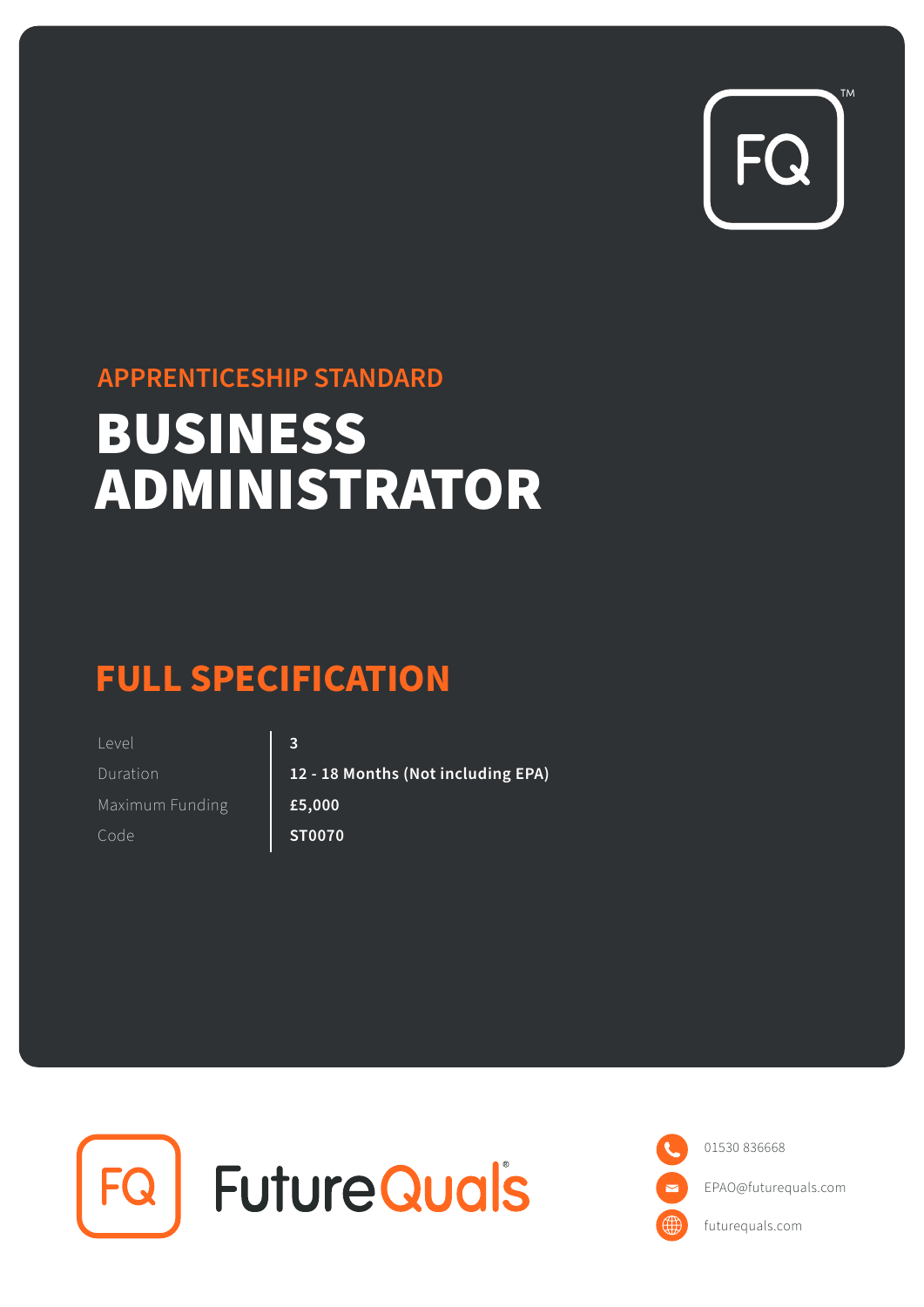# About **Future Quals**

FutureQuals works together with employers and industry experts to develop End-Point Assessments, materials and tools. We provide a first class service for your End-Point Assessment needs and we ensure that we support your employees in every step towards their End-Point Assessment.

Our processes ensure that the apprentice has sufficient knowledge, skills and behaviours in their area of work, as determined by the Level 3 Business Administrator Apprenticeship Standard and Assessment Plans..

FutureQuals is a recognised and approved End-Point Assessment Organisation and appears on the Register of End-Point Assessment Organisations (RoEPAO). FutureQuals are the EPAO within Future(Awards & Qualifications) Ltd.

More information on our processes and End-point Assessment can be found on our website or by contacting us at EPAO@futurequals.com.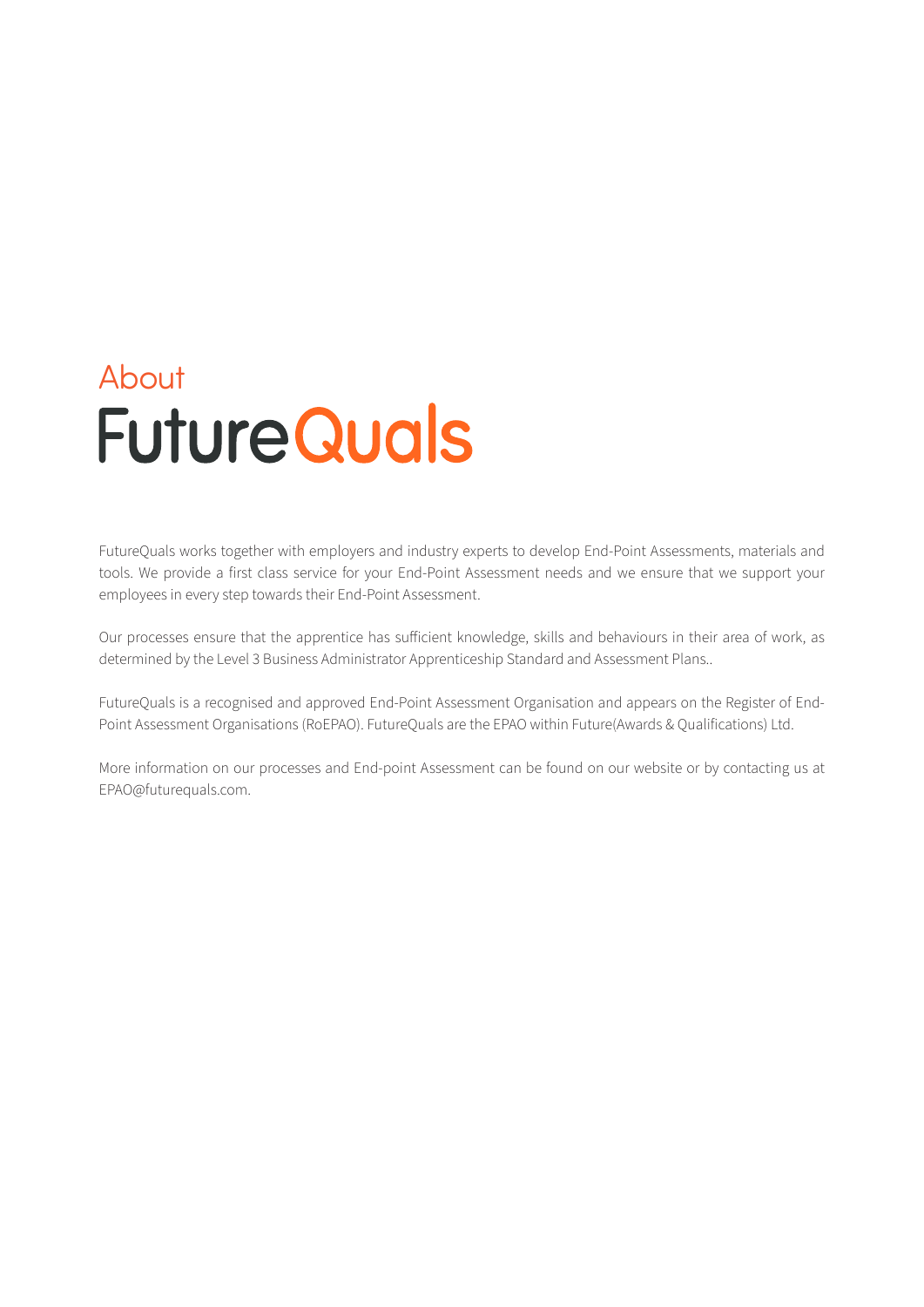## **Contents**

## **Table of Contents**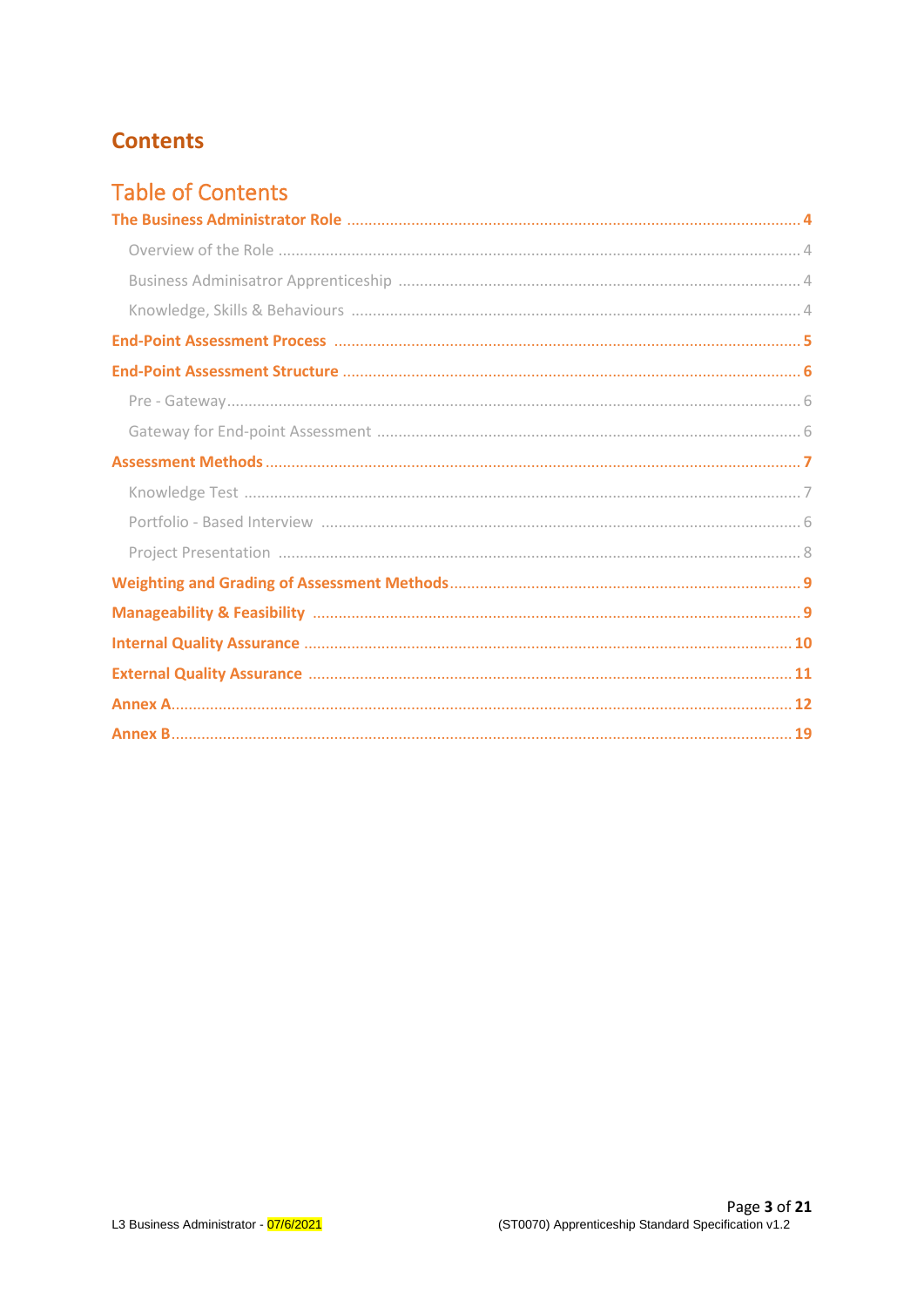## **The Business Administrator Role**

#### **Overview of the Role**

Business administrators have a highly transferable set of knowledge, skills and behaviours that can be applied in all sectors. This includes small and large businesses alike; from the public sector, private sector and charitable sector. The role may involve working independently or as part of a team and will involve developing, implementing, maintaining and improving administrative services. Business administrators develop key skills and behaviours to support their own progression towards management responsibilities.

The responsibilities of the role are to support and engage with different parts of the organisation and interact with internal or external customers. With a focus on adding value, the role of business administrator contributes to the efficiency of an organisation, through support of functional areas, working across teams and resolving issues as requested. The flexibility and responsiveness required allows the apprentice to develop a wide range of skills.

The business administrator is expected to deliver their responsibilities efficiently and with integrity – showing a positive attitude. The role involves demonstrating strong communication skills (both written and verbal) and adopting a proactive approach to developing skills. The business administrator is also expected to show initiative, managing priorities and own time, problem-solving skills, decision-making and the potential for people management responsibilities through mentoring or coaching others.

#### **Business Administrator Apprenticeship**

The Business Administrator apprenticeship is a minimum of 12 months and should typically be completed within 18 months. The apprenticeship provides a highly transferable set of knowledge, skills and behaviours, which can be gained working across an organisation and its processes. The apprenticeship is a firm grounding in organisational operations and functional processes, as well as the wider working environment.

Key responsibilities include developing, implementing, maintaining and improving administrative services. In doing so, the apprentice is expected to work independently and take responsibility for the outcomes of their work, with support of the employer and the training provider. Through working across functional areas, apprentices build team relationships quickly and learn from others to develop specific skill sets. The need to communicate and represent their work clearly is reflected in the assessment methods of End Point Assessment (EPA).

The assessment methodology provides fair, valid and rigorous assessment across the learning outcomes of the Standard and guidelines on completing assessment.

#### **Knowledge, Skills and Behaviours**

In order to be a fully competent Business Administrator, the apprenticeship develops their knowledge, skills and behaviours, which is then assessed at the End-point Assessment stage.

A full description of the required Knowledge, Skills and Behaviours, as identified in the standard, are demonstrated in Annex A*.*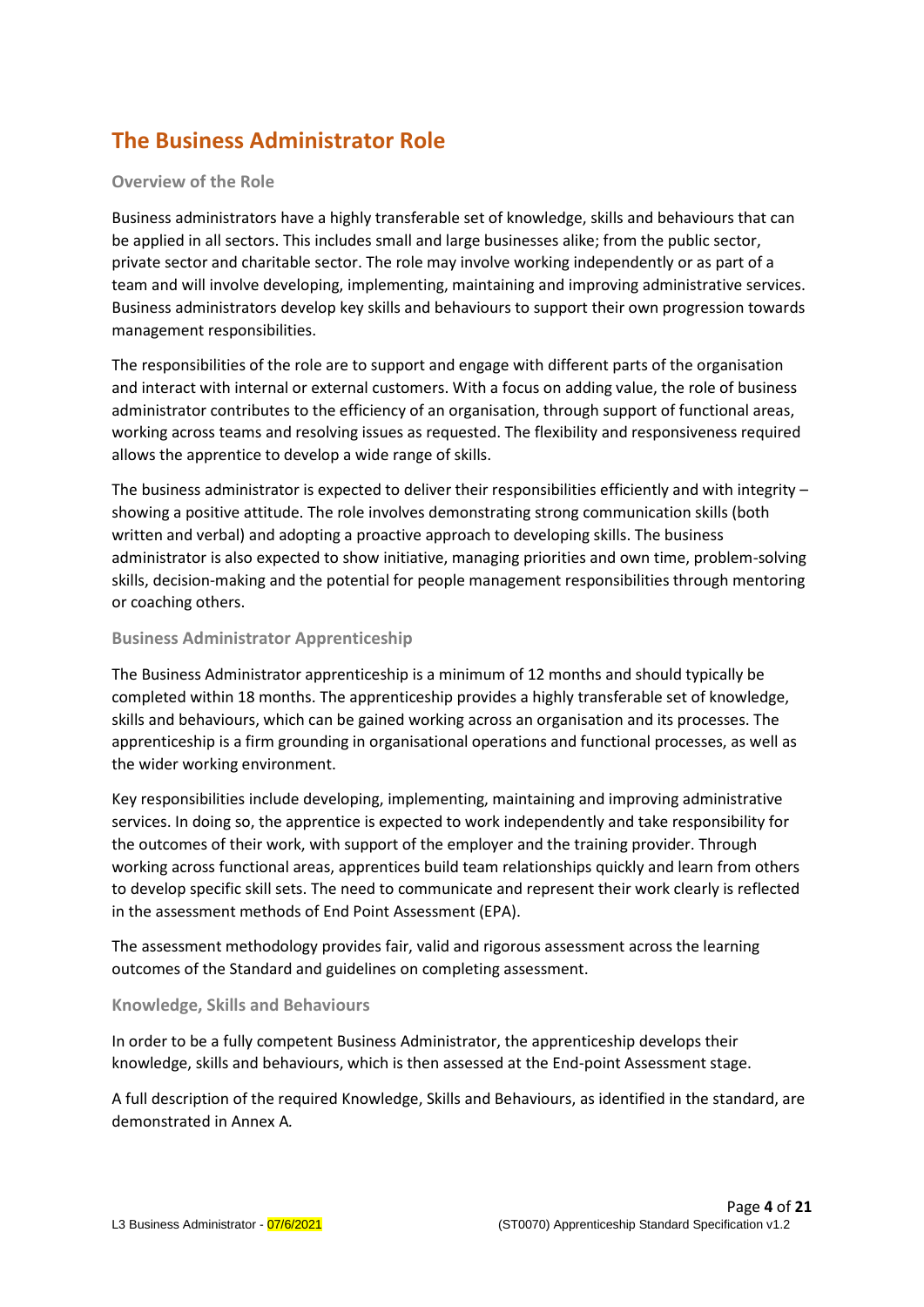## **End-point Assessment Process**

**Overview of the End-point Assessment**

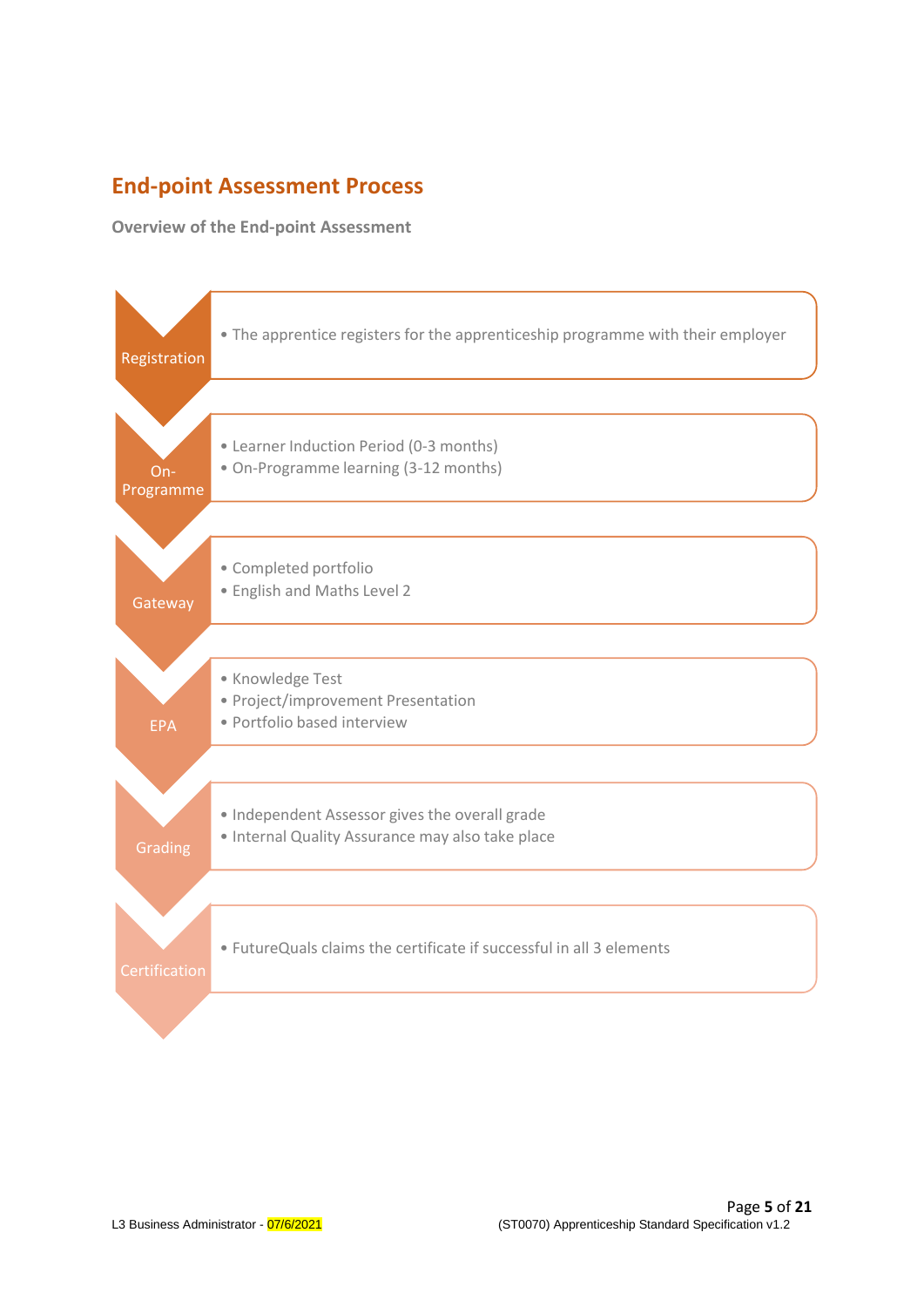## **End-point Assessment Structure**

#### **Pre-gateway**

Learning progress to be supported by regular 1-to-1s between the apprentice and the employer. These sessions should:

- set learning goals
- track apprentice progress
- create a forum for coaching and guidance
- co-ordinate 20% of apprentice time being spent in off-the-job training.

It is recommended that the training provider should periodically make contact with the employer; typically for 15-30 minutes every 6 weeks, depending on requirements of the employer and the apprentice. Any gaps should be identified that may prevent the apprentice meeting the learning outcomes of the apprenticeship. For example, the training provider and employer can discuss types of work and responsibilities of the apprentice to assess whether this is suitable in meeting the Standard. The training provider should support with tutorials and appropriate resources.

#### **Gateway for the End Point Assessment**

The End Point Assessment (EPA) can only be triggered after 12 months of starting the apprenticeship and is dependent on when the employer and training provider decide the apprentice is ready. EPA is typically expected to conclude within 3 months. The employer has the final decision to progress the apprentice to EPA. The apprentice and training provider should feel confident the learning outcomes have been achieved.

#### **Training provider:**

Ahead of EPA, the training provider should support the apprentice in meeting the Standard and then judge whether the apprentice has successfully met those learning outcomes to trigger EPA. Level 2 English and maths will need to be completed before triggering EPA. In considering these factors, the training provider is able to advise the employer when the apprentice is ready for EPA for the employer to decide.

#### **Employer:**

The employer makes the final decision to progress the apprentice to EPA, by reviewing the Portfolio of Learning and performance of the apprentice in meeting the Standard. The employer confirms whether digital skills have been shown and the apprentice is recognised for on-the-job IT skills. If the employer feels that the apprentice has met the learning outcomes, and is competent in the apprenticeship role, they should progress the apprentice to EPA.

#### **Apprentice:**

The apprentice makes every effort to have gained the knowledge, skills and behaviour across the Standard, as demonstrated in their Portfolio of Learning and 1- to-1s. The project is to be completed before the gateway can be triggered. The apprentice must complete Level 2 English and maths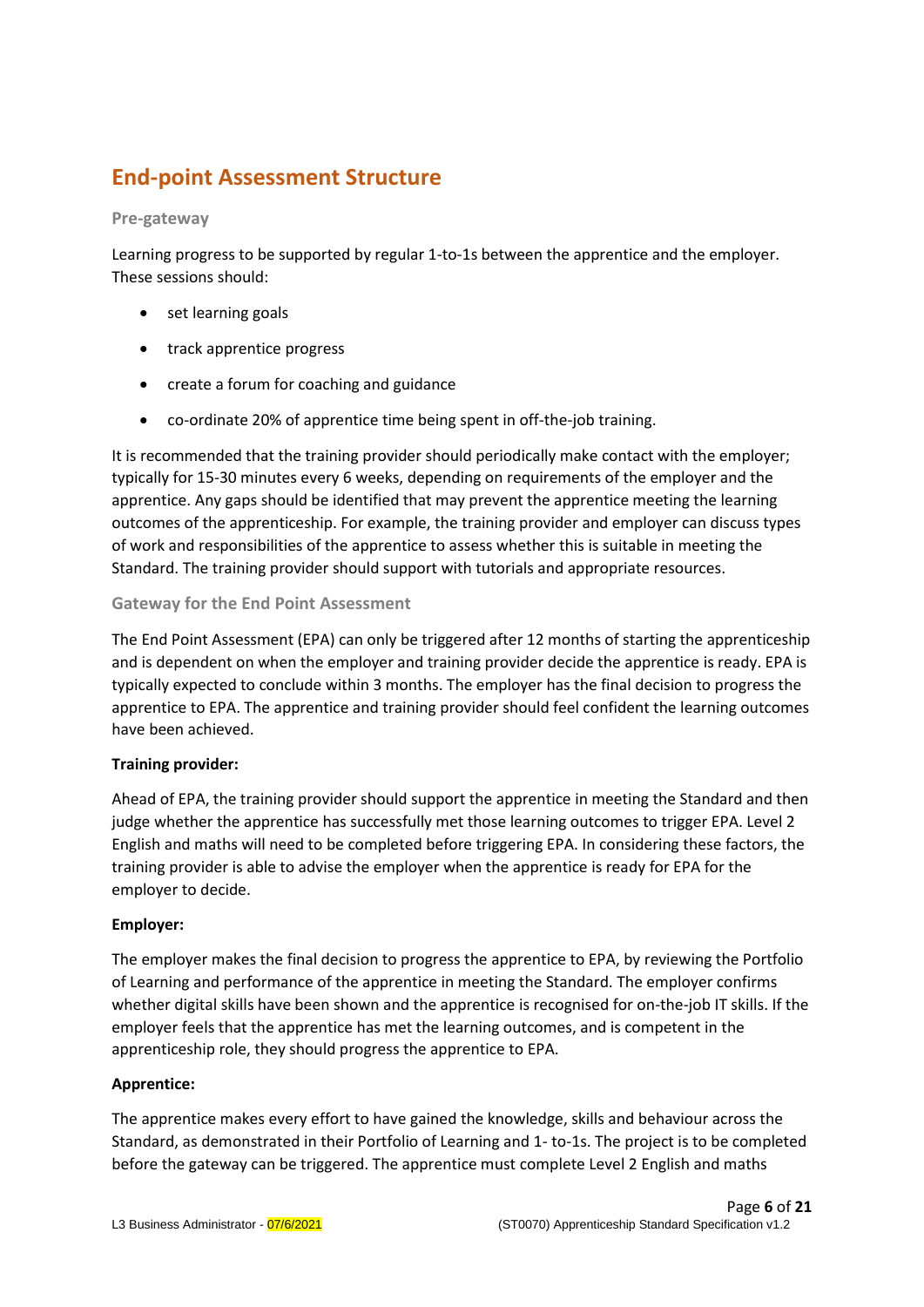before progressing to EPA, if not completed prior to the apprenticeship. The apprentice should be aware of the process for EPA and what should be specifically required of them, agreeing to undertake the EPA.

### **Assessment methods**

The EPA consists of **three elements**, all of which may be completed online. All assessment methods need to be passed. Each assessment method should directly assess the knowledge, skills and behaviours of the Standard. The assessor has the final decision.

#### **Knowledge Test**

The apprentice undertakes a multi-choice test to last a maximum of 60 minutes and include 50 equally weighted multi-choice questions with four possible answers each. The assessment should typically be passed before the apprentice progresses to the interview and presentation. The test is to be completed online and requires invigilating.

**Responsibilities**: FutureQuals is responsible for creating a question bank(s).

#### **Core KSBs:**

The test predominantly focuses on non-organisation specific knowledge outlined in the Standard. This includes *relevant regulation and laws, business fundamentals and project management principles.* Please the Assessment Methods and Grading table found at Annex A.

#### **Portfolio-based Interview**

The interview is **for 30-45 minutes** and graded by the Independent End-Point Assessor (IEPA) from FutureQuals. The Portfolio of Learning provides a structure for this conversation. The Portfolio should provide at least one piece of evidence for each of the minimum KSBs outlined in the Assessment Methods and Grading table found at Annex A.

This should be submitted to FutureQuals a month prior to interview. Evidence is gathered onprogramme and the employer should facilitate this through relevant tasks and support, as outlined in the annexed table. The training provider should support where needed. The employer and training provider should review the Portfolio with the apprentice and make a judgement on whether they should be progressed to EPA. The interview assesses understanding and learning shown in the Portfolio; the Portfolio is not directly assessed.

#### **The interview assesses:**

- understanding of the portfolio to validate competence shown
- self-reflection of performance, demonstrating knowledge and how appropriate skills and behaviours have been applied
- judgement and understanding to explain appropriate examples.

#### **The Portfolio of Learning contains evidence of:**

- a minimum of 8-12 pages is expected for consistency
- at least one of each of the minimum knowledge, skills and behaviours as outlined in the annexed Methods and Grading table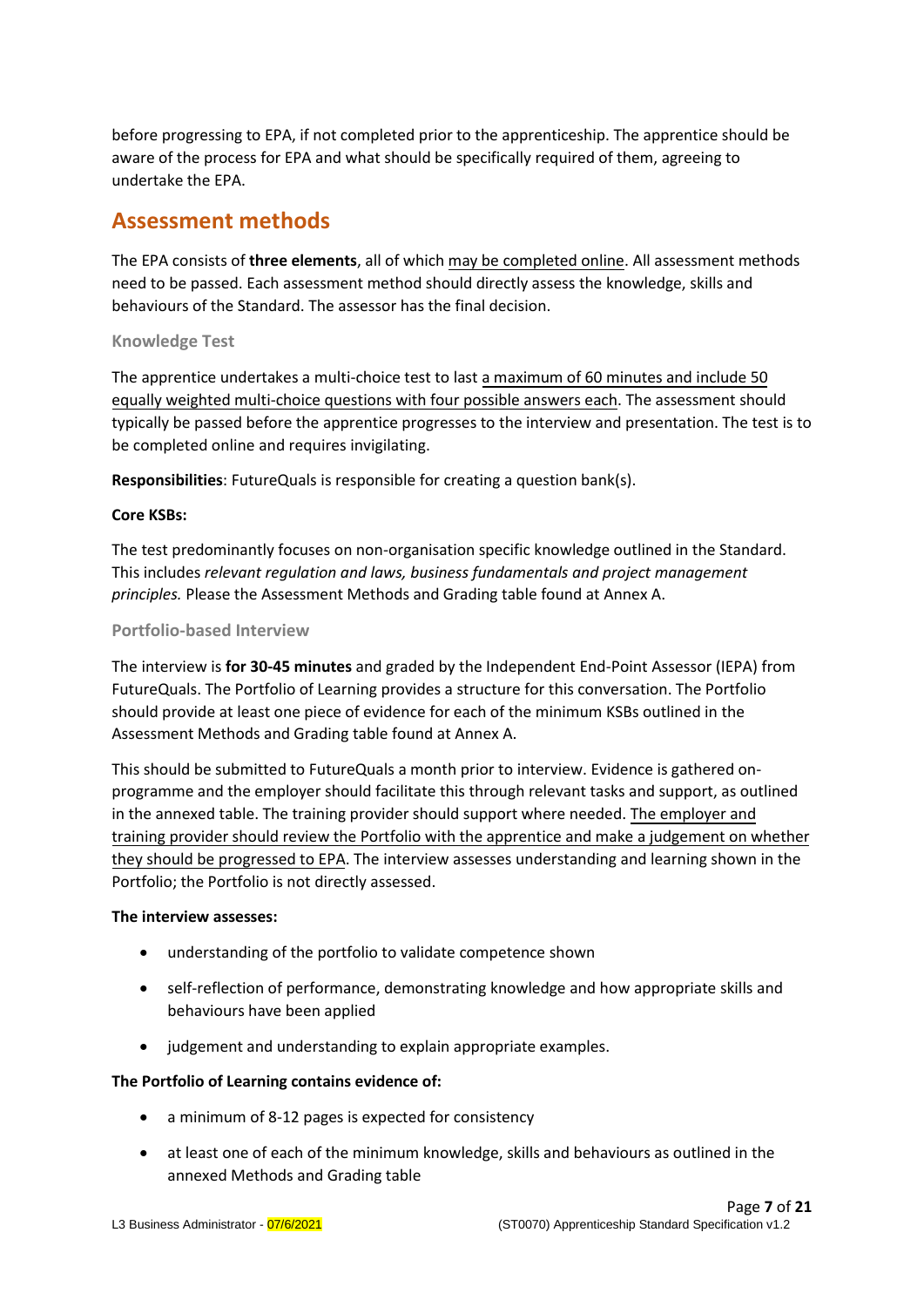- practical observation and/or evaluation by the employer to be included, such as acknowledgement of a skill shown or evidencing work completed on a particular project with manager comments, which is then discussed at interview
- **Note**: the portfolio is not directly assessed; it is used to frame discussion at interview, where KSBs are to be demonstrated.

**Responsibilities:** Knowledge of the portfolio is to be assessed at interview by an IEPA. The training provider is responsible for providing guidance on compiling the portfolio on-programme, which is to be reviewed by the employer and training provider prior to triggering EPA. The employer should provide suitable work for the apprentice to apply themselves to and discuss at interview.

**Core KSBs:** Application of learning in the workplace is assessed by talking through examples and specific KSBs shown. Particular areas include the *purpose of their organisation and value of their own role, quality in producing records or documents, and professional behaviours including respect and personal qualities*. Please view annexed table for the minimum KSBs to be assessed.

#### **Project Presentation**

The project is completed from **month 9** of the apprenticeship and should be completed prior to EPA being triggered. The apprentice delivers a presentation to the IEPA on a *project they have completed*  or *a process they have improved.* The **presentation lasts 10-15 minutes**, with **a further 10-15 minutes for a Q&A session**. Once the project is submitted to FutureQuals, a question will be generated by the IEPA.

#### This question must be addressed/answered by the apprentice during the presentation.

Examples of possible questions include:

- *how have you improved a process or operating practice?*
- *what were the steps you took to implement the project?*
- *what worked well and how would you improve the results in the future?*

The presentation should summarise the aim, outcome and responsibilities of the KSBs shown in the project. The presentation should demonstrate how they approached a task and the skills shown in doing so, building towards how they would improve the results going forward.

The presentation is expected to be produced using Microsoft Office PowerPoint or Prezi, demonstrating a minimum level of IT skills.

#### **Further requirements:**

- A project or process improvement should account for 21-35 working hours, over the apprenticeship, to adequately apply themselves
- Must be work-based; incorporating scoping, planning, managing, communicating to stakeholders, monitoring and reporting results
- The apprentice chooses the project/process improvement with the guidance of the employer and training provider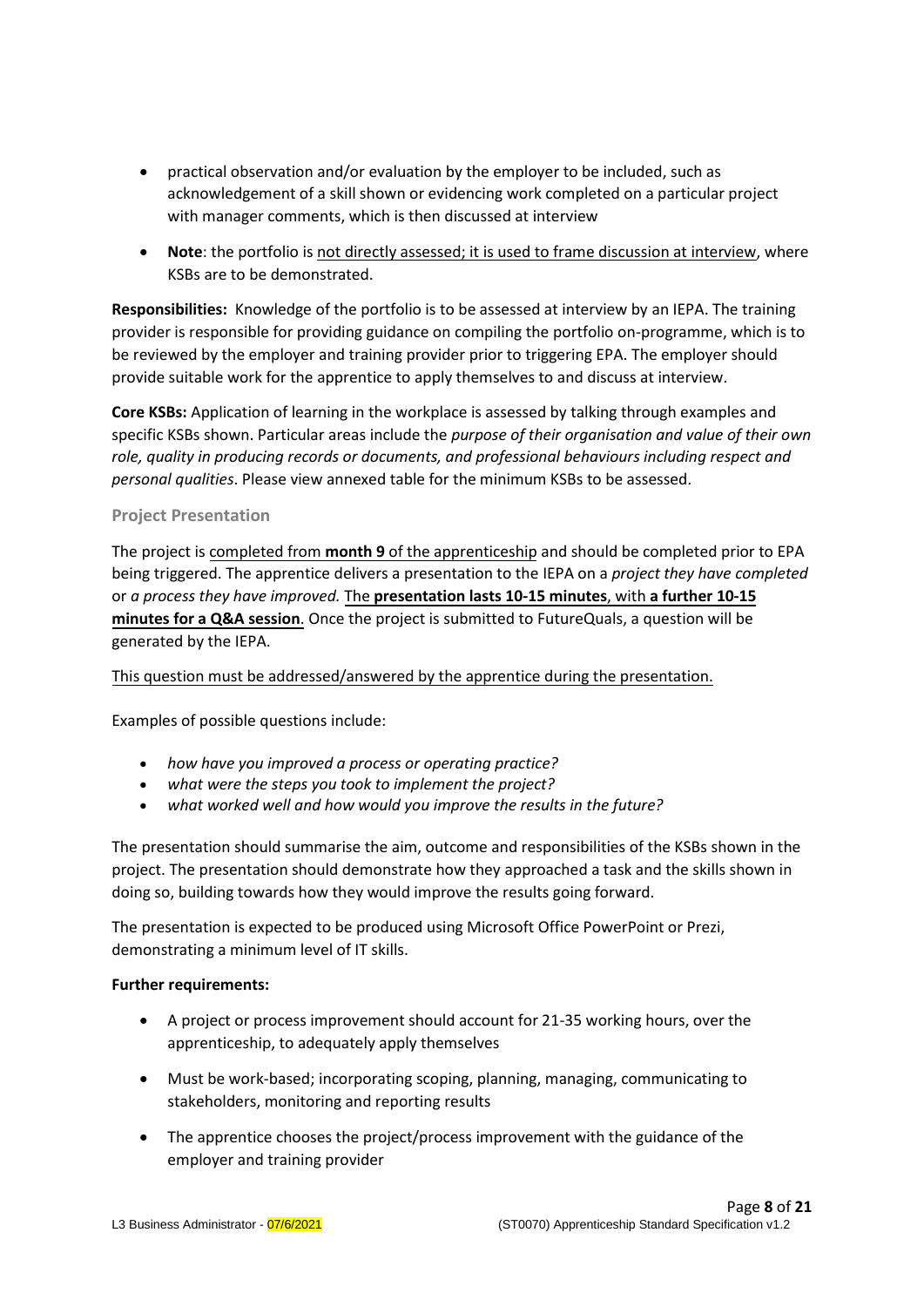#### **Assessment criteria coverage:**

The project presentation must cover the assessment criteria listed in appendix A.

In addition, there are criteria that may be achieved in either the portfolio interview, or the project presentation. It is recommended that the apprentice attempts to include at least 50% of the remaining criteria in their project presentation. Any that the IEPA identifies as not being covered will be carried over and assessed during the portfolio-based interview.

Therefore, the project and presentation must be carefully planned to ensure coverage of as many criteria as reasonably possible to ensure sufficient time is afforded to the apprentice during each assessment component.

Apprentices must achieve 100% of the mandatory project presentation pass criteria to pass.

In addition to this, apprentices must achieve 100% of the mandatory project presentation distinction criteria to achieve a distinction for this component.

Where the other criteria have not been covered, these may be carried over to the portfolio-based interview, however it is strongly recommended that at least 50% of the remaining criteria is covered by this component to prevent carry over of a large amount to the interview

## **Weighting and grading of assessment methods**

The knowledge test should typically be passed, before progressing to interview and presentation. All methods are weighted equally. Grade boundaries are provided for each method.

The below descriptions provide expectations for the grading levels and a further specified criteria is annexed in a table for each KSB.

#### **Grading scale:**

**Fail – apprentice has not met the pass criteria -** The apprentice has not sufficiently evidenced the knowledge, skills and behaviours to meet the Standard. There has been a shortfall in demonstrating the KSBs on at least one of the assessment methods.

**Pass – apprentice has met the pass criteria in all assessment methods** - The apprentice has shown an adequate level of performance across the Standard. They can evidence a basic level of knowledge, understanding and application in demonstrating the learning outcomes. In particular, use of basic IT packages, communicating with different stakeholders, producing accurate records and documentation, and demonstrating learning of the working environment.

**Distinction – apprentice has met the pass and distinction criteria in all assessment methods** - The apprentice has shown a high degree of expertise across the Standard. They can evidence knowledge, understanding and application of learning. They can reflect on their own learning, evaluate their own performance and improve their performance in demonstrating specific learning, especially in how their role supports the wider team. Sharing learning with others, and seeking to promote best practice, is likely to warrant a distinction in addition to the other requirements of the Standard.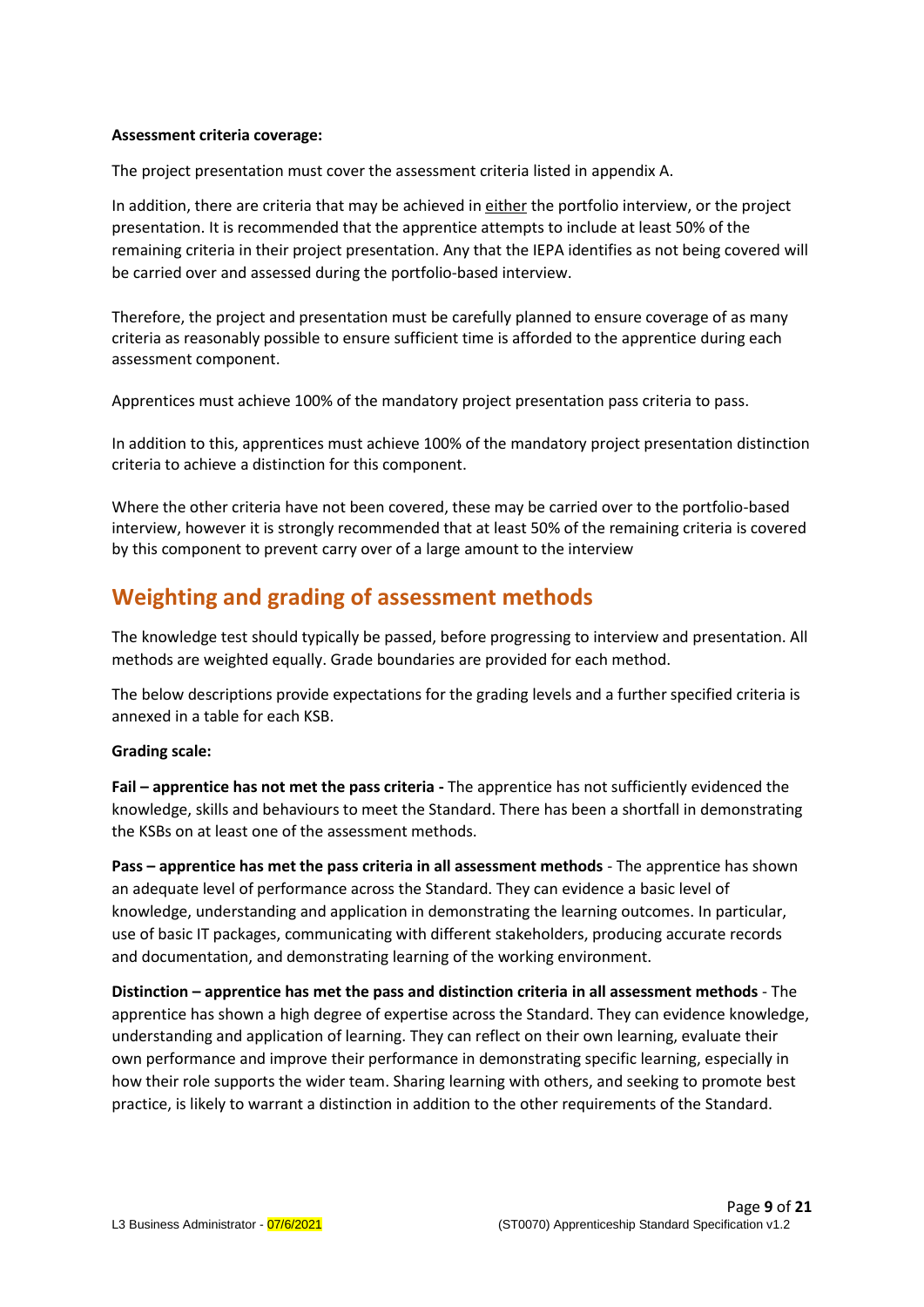## **Manageability & Feasibility**

The approach to assessment is to encourage manageability and feasibility for organisations of all sizes, such as SMEs and corporates, as well as organisations in the public and third sectors. The combination of assessment methods has been decided by the employer group to be the most relevant, manageable and feasible. There has been consultation with representatives from training providers and end-point assessment organisations.

The following guidance is specifically intended to encourage manageability and feasibility:

- EPA is triggered when there is consensus between the apprentice, employer and training provider to progress, with the employer having the final decision
- all assessment methods can be completed online to promote options that are affordable and flexible for assessment:
	- o the knowledge test is best taken online and should be impartially invigilated
	- o e-portfolios are recommended to support progress of the apprentice being monitored by relevant parties, it also limits work being lost and encourages evidence of progress to be gathered throughout the apprenticeship
	- o interviews and presentations can be taken online to encourage affordable assessment, suitability for employers of varying size and further evidencing learning outcomes. Either being taken online is optional.
- final agreement should be made on the day of last assessment, with notes, rationale and grading being kept for appropriate quality assurance

## **Internal Quality Assurance**

FutureQuals are on the Education and Skills Funding Agency's Register of End-point Assessment Organisations (RoEPAO). In carrying out assessment, FutureQuals are responsible for reliable judgements being made at EPA and is overseen by the Institute for Apprenticeships and Technical Education for external quality assurance.

FutureQuals are responsible for internal quality assurance, with the following guidance given:

- the implementation of detailed marking criteria, clearly explaining how the knowledge, skills and behaviours can be exhibited to achieve a certain level
- production of exemplar materials, which can be used to add further clarity and establish guidelines for assessment against the stated criteria of the Standard
- standardised assessment through use of online methods and accurate reporting of other methods used, evidencing requirements and reaching reliable judgements
- regional, pan-sectoral or national meetings should be held at least every 12 months to encourage standardisation and moderation of assessment process
- assessors are able to deliver reliable assessment through effective use of systems
- consistent internal quality checks on assessors in evidencing learning outcomes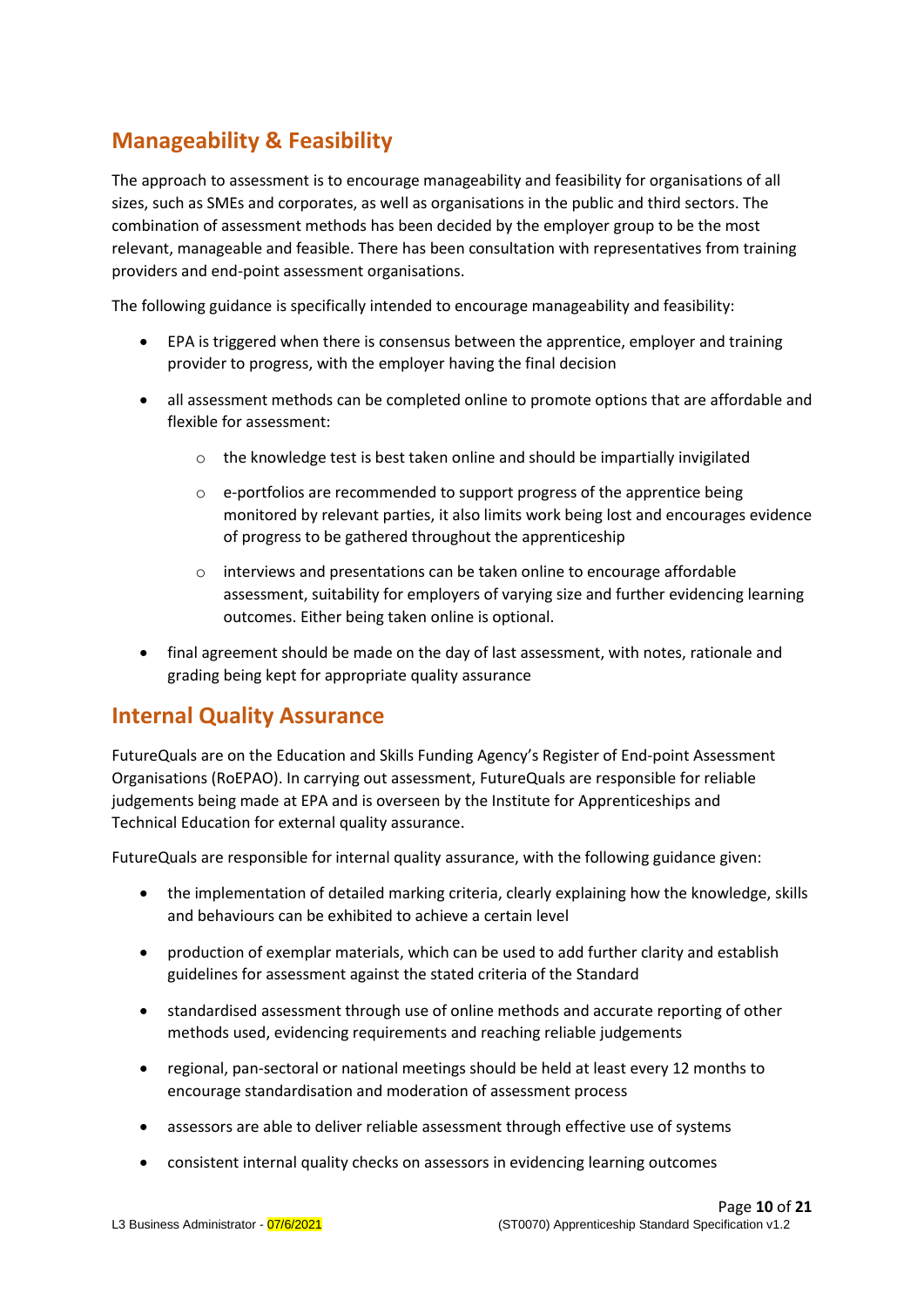The holistic-focus of the EPA is designed to deliver valid assessment of the apprentice, in meeting knowledge, skills and behavioural requirements across the Standard. These should be demonstrated and evidenced to achieve valid judgement.

It is the responsibility of FutureQuals to have assessors with relevant functional and sector knowledge. This is in order to undertake valid assessments, in-line with defined requirements of being on the RoEPAO and follow expected process to achieve a valid assessment.

#### **Minimum requirements**

#### **Knowledge and experience:**

- Health and Safety requirements in the workplace
- Knowledge of organisational structure and processes
- Experience working in or managing administrative functions

#### **Qualifications**:

- Functional Skills at Level 2
- IQA Assessor Award
- TAQA Level 3 Assessors Award is also advantageous

### **External Quality Assurance**

The Institute for Apprenticeships and Technical Education is the body for External Quality Assurance.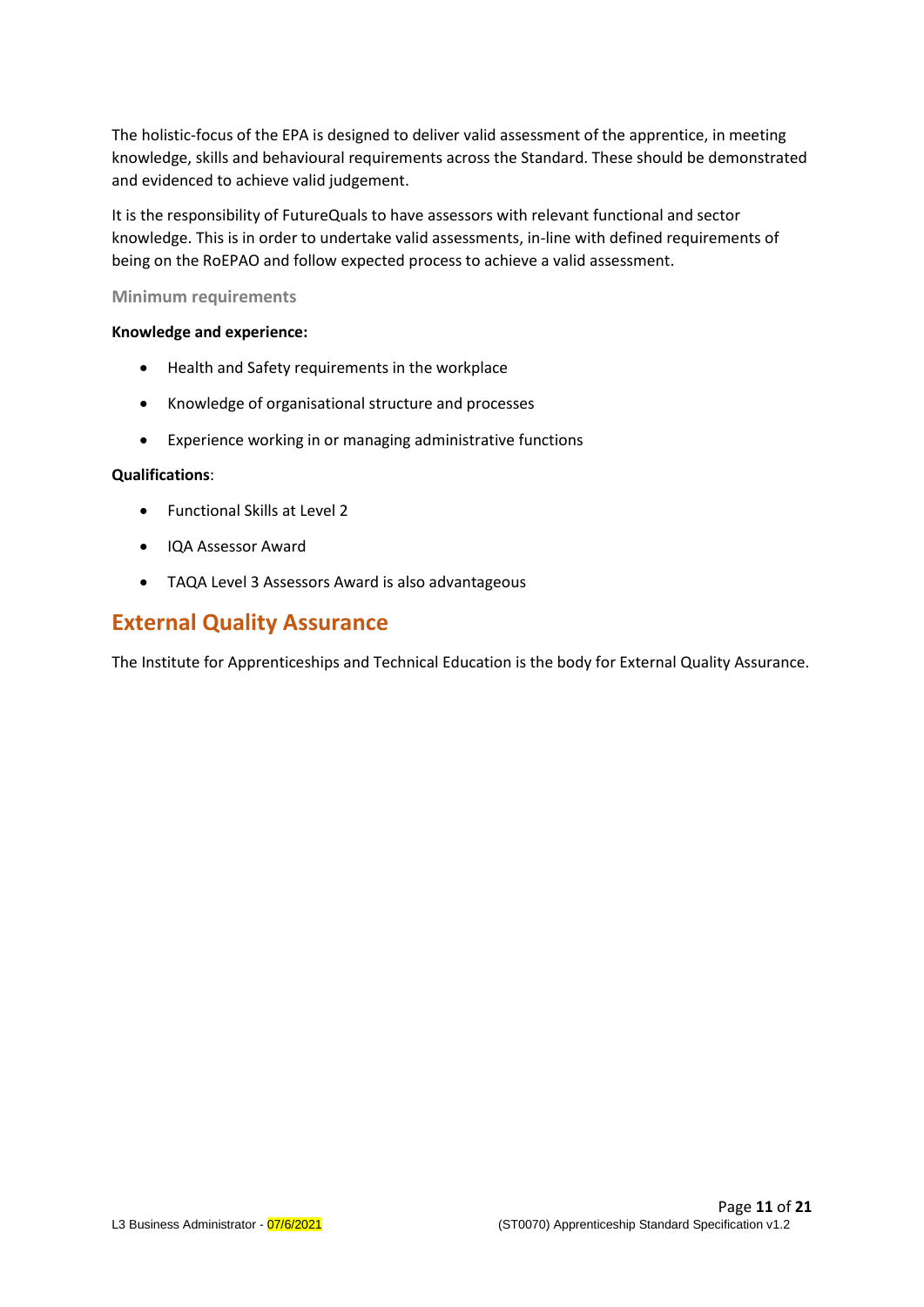## **Contact Us**

For more information about the EPAO, FutureQuals or the EPA please contact us on:

Phone: 01530 836668

Email: EPAO@[futurequals](mailto:EPAO@futureassess.com).com

Web: www.[futurequals](http://www.futureassess.com/).com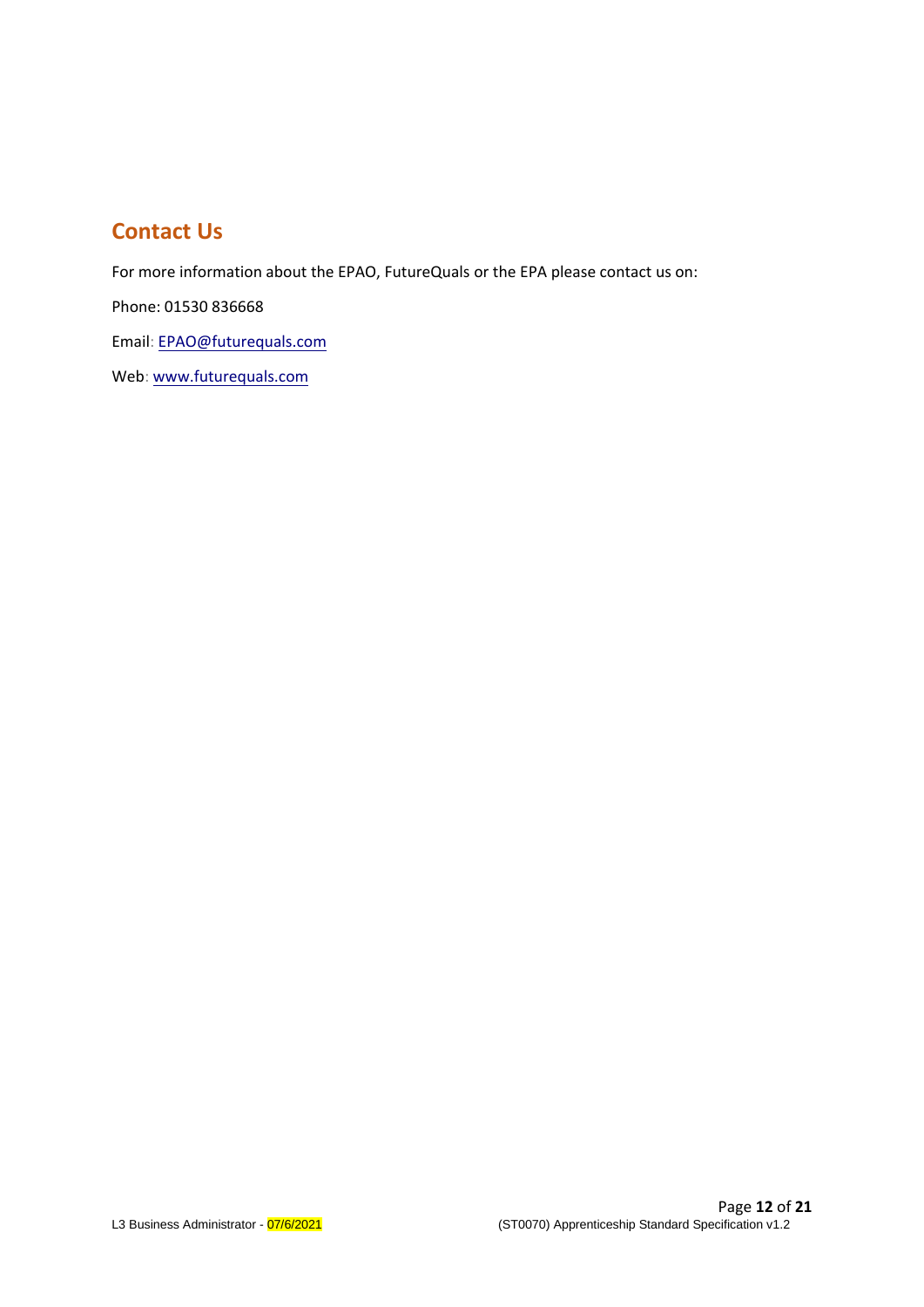## **Annex A: Assessment Methods and Grading Criteria**

The below table provides each of the *Knowledge, Skills* and *Behaviours* (KSBs) of the Standard with the assessment method to be used. For each of the KSBs, grading criteria are provided for Fail, Pass and Distinction. Each grading criterion is a minimum and additional performance areas, in line with the KSBs and expectations set out below, can contribute to the overall grade for each Assessment Method. The End Point Assessment is a holistic assessment and the KSBs can be indirectly assessed, i.e. demonstrating an assumed level of knowledge, exhibited skill or demonstrated behaviour, if it can be evidenced that the completion of a task or result achieved will have required this.

| Knowledge, Skill &                                 | <b>Description</b>                                                                                                                                                                                                                                                                                                                                                                                                                                                       | Assessment method                              | Fail:                                                                                                                                                                             | Pass:                                                                                                                                                                                                                             | <b>Distinction:</b>                                                                                                                                                                                                                               |
|----------------------------------------------------|--------------------------------------------------------------------------------------------------------------------------------------------------------------------------------------------------------------------------------------------------------------------------------------------------------------------------------------------------------------------------------------------------------------------------------------------------------------------------|------------------------------------------------|-----------------------------------------------------------------------------------------------------------------------------------------------------------------------------------|-----------------------------------------------------------------------------------------------------------------------------------------------------------------------------------------------------------------------------------|---------------------------------------------------------------------------------------------------------------------------------------------------------------------------------------------------------------------------------------------------|
| <b>Behaviour</b>                                   |                                                                                                                                                                                                                                                                                                                                                                                                                                                                          | (Knowledge Test,                               | Apprentice does not meet the                                                                                                                                                      | Apprentice meets all of the below                                                                                                                                                                                                 | Apprentice meets all of the pass                                                                                                                                                                                                                  |
|                                                    |                                                                                                                                                                                                                                                                                                                                                                                                                                                                          | <b>Project Presentation</b>                    | pass criteria                                                                                                                                                                     | pass criteria                                                                                                                                                                                                                     | criteria and all of the below                                                                                                                                                                                                                     |
|                                                    |                                                                                                                                                                                                                                                                                                                                                                                                                                                                          | or Portfolio                                   |                                                                                                                                                                                   |                                                                                                                                                                                                                                   | distinction criteria                                                                                                                                                                                                                              |
|                                                    |                                                                                                                                                                                                                                                                                                                                                                                                                                                                          | Interview)                                     |                                                                                                                                                                                   |                                                                                                                                                                                                                                   |                                                                                                                                                                                                                                                   |
|                                                    |                                                                                                                                                                                                                                                                                                                                                                                                                                                                          |                                                | Skills: what is required (advancing key skills to support progression to management)                                                                                              |                                                                                                                                                                                                                                   |                                                                                                                                                                                                                                                   |
| $\mathsf{I}$                                       | Skilled in the use of multiple IT<br>packages and systems relevant to<br>the organisation in order to: write<br>letters or emails, create proposals,<br>perform financial processes,<br>record and analyse data. Examples<br>include MS Office or equivalent<br>packages. Able to choose the most<br>appropriate IT solution to suit the<br>business problem. Able to update<br>and review databases, record<br>information and produce data<br>analysis where required. | Portfolio interview or<br>Project presentation | Has not demonstrated they<br>can use IT packages<br>Unable to provide quality<br>examples of when they have<br>used IT packages without<br>mistakes                               | Demonstrates they can use IT<br>packages, specifically to write<br>letters or emails, and record<br>and analyse information<br>Able to perform tasks relevant<br>to their role using IT packages<br>without supervision           | Consistently demonstrates<br>they can use IT packages<br>and can provide varied,<br>quality examples<br>Able to perform tasks<br>relevant to their role using<br>IT Packages and can coach<br>others in using IT                                  |
| <b>Record and</b><br><b>Document</b><br>production | Produces accurate records and<br>documents including: emails,<br>letters, files, payments, reports<br>and proposals. Makes<br>recommendations for<br>improvements and present<br>solutions to management. Drafts<br>correspondence, writes reports<br>and able to review others' work.<br>Maintains records and files,<br>handles confidential information in                                                                                                            | Portfolio interview                            | Frequent mistakes in<br>written documentation,<br>requiring regular correction<br>Zero or very few workable<br>recommendations are made<br>Communication not kept<br>confidential | Records are accurate, rarely<br>require correction and are<br>treated confidentially<br>Recommendations and<br>solutions only need minor<br>improvements<br>Supports others in producing<br>documents and can provide<br>examples | Records are consistently<br>accurate and confidential<br>Recommendations are<br>insightful, clearly recorded<br>and results in clear benefit<br>to the organisations<br>Offers to coach others and<br>good performance is<br>recorded in feedback |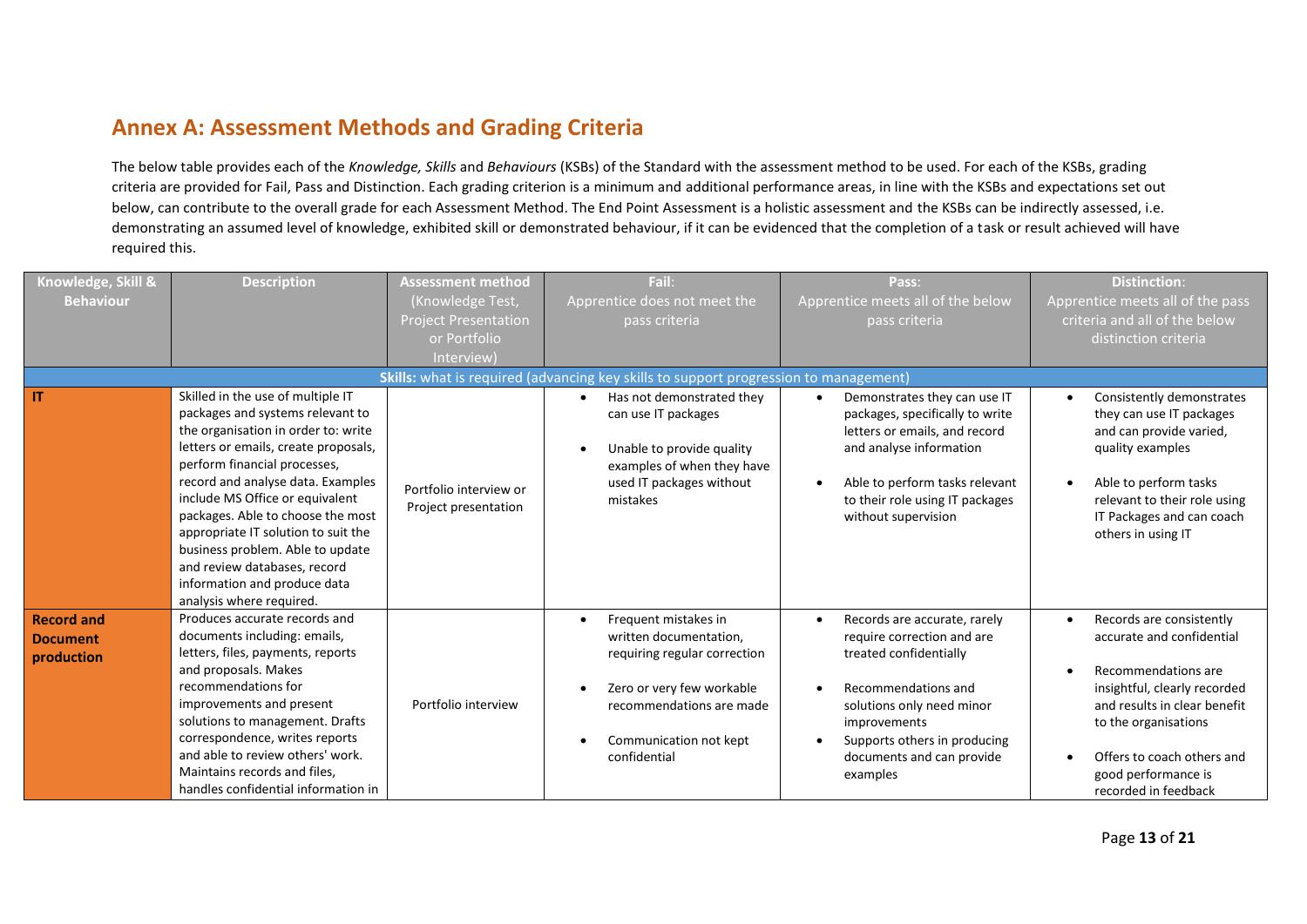|                             | compliance with the organisation's<br>procedures. Coaches others in the<br>processes required to complete<br>these tasks.                                                                                                                                                                     |                                                |                                                                                                                                                                                             |                                                                                                                                                                                                                                                                         |                                                                                                                                                                                                                                                                                                                                                                     |
|-----------------------------|-----------------------------------------------------------------------------------------------------------------------------------------------------------------------------------------------------------------------------------------------------------------------------------------------|------------------------------------------------|---------------------------------------------------------------------------------------------------------------------------------------------------------------------------------------------|-------------------------------------------------------------------------------------------------------------------------------------------------------------------------------------------------------------------------------------------------------------------------|---------------------------------------------------------------------------------------------------------------------------------------------------------------------------------------------------------------------------------------------------------------------------------------------------------------------------------------------------------------------|
| <b>Decision making</b>      | Exercises proactivity and good<br>judgement. Makes effective<br>decisions based on sound<br>reasoning and is able to deal with<br>challenge in a mature way. Seeks<br>advice of more experienced team<br>members when appropriate.                                                            | Project presentation                           | Frequently makes poor<br>$\bullet$<br>decisions and does not learn<br>from mistakes<br>Decision making is<br>unreasoned<br>Reacts unprofessionally to<br>feedback                           | Decisions are thought through,<br>using a range of information to<br>make a sound judgement<br>Challenged appropriately and<br>is polite when doing so<br>Exercises sound judgement<br>when asking for advise by<br>choosing the appropriate time,<br>manner and person | Decisions are timely and<br>$\bullet$<br>consistently show good<br>judgement<br>Decisions are continuously<br>$\bullet$<br>made by thoughtfully<br>considering different<br>information and the risks of<br>any action<br>Decisions are fully<br>$\bullet$<br>evidenced and justifiable<br>Consistently behaves and<br>$\bullet$<br>seeks advice in a mature<br>way |
| <b>Interpersonal Skills</b> | Builds and maintains positive<br>relationships within their own<br>team and across the organisation.<br>Demonstrates ability to influence<br>and challenge appropriately.<br>Becomes a role model to peers<br>and team members, developing<br>coaching skills as they gain area<br>knowledge. | Portfolio interview or<br>Project presentation | Does not work effectively<br>$\bullet$<br>with others<br>Does not exhibit role model<br>behaviours<br>Does not seek to develop<br>coaching skills                                           | Works effectively with a range<br>$\bullet$<br>of people<br>Influences and challenges<br>$\bullet$<br>peers when necessary<br>Supports others in the<br>organisation and demonstrates<br>coaching skills                                                                | Influences managers as well<br>$\bullet$<br>as peers<br>Constructively challenges<br>$\bullet$<br>managers, as well as peers,<br>when necessary<br>Proactively offers to coach<br>$\bullet$<br>others and has had good<br>performance recorded in<br>feedback                                                                                                       |
| <b>Communications</b>       | Demonstrates good<br>communication skills, whether<br>face-to-face, on the telephone, in<br>writing or on digital platforms. Use<br>the most appropriate channels to<br>communicate effectively.<br>Demonstrates agility and<br>confidence in communication,                                  | Portfolio interview or<br>Project presentation | Communication is unclear,<br>$\bullet$<br>either verbally or in writing<br>Chooses ineffective<br>methods to communicate<br>e.g., social media for<br>sensitive work-related<br>information | Demonstrates they can<br>communicate clearly, in both<br>written and verbal<br>communication<br>Shows flexibility to different<br>situations                                                                                                                            | Communication is<br>$\bullet$<br>consistently clear, both<br>written and verbally<br>Champions an appropriate<br>$\bullet$<br>choice of communication<br>channels                                                                                                                                                                                                   |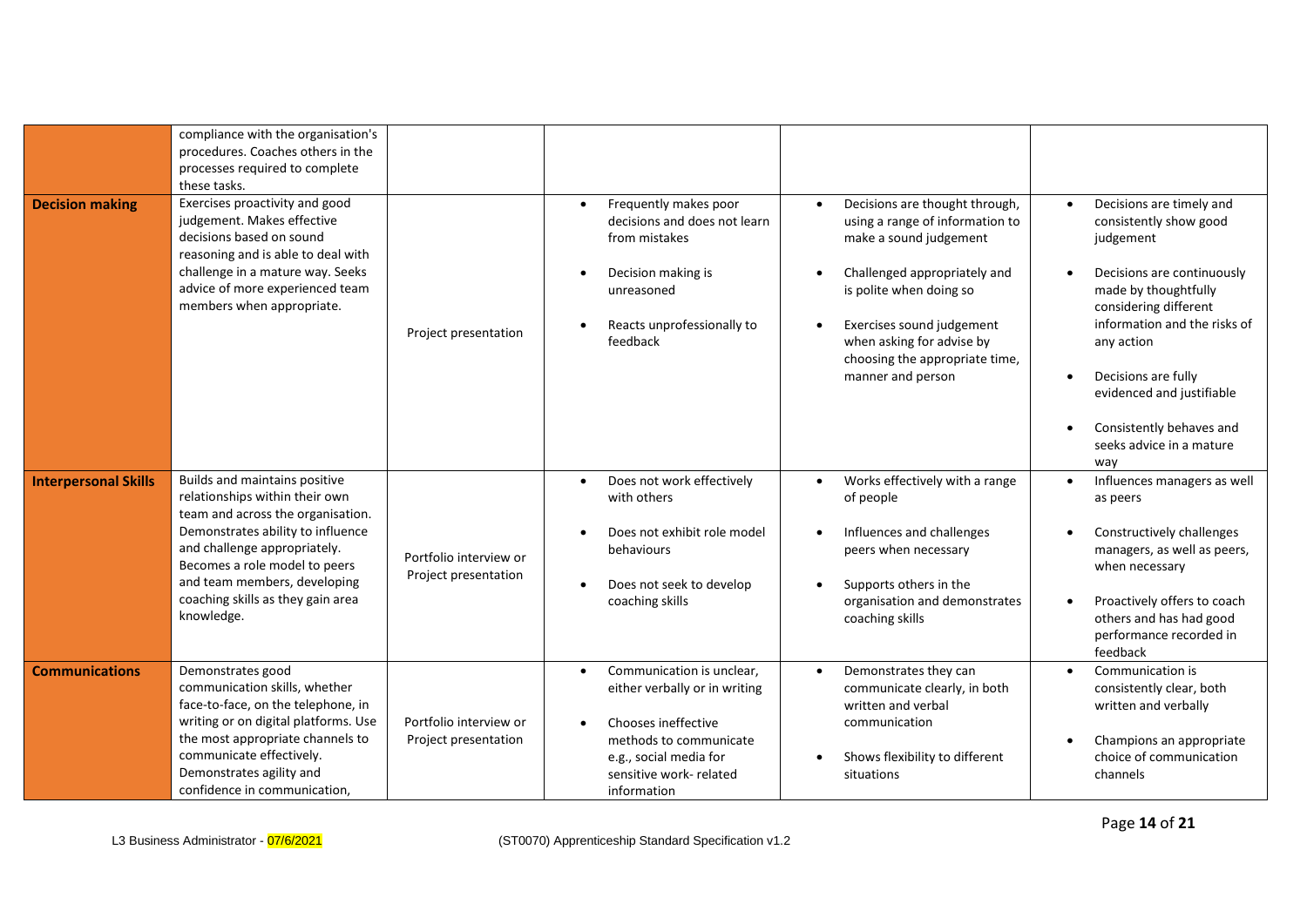|                                            | carrying authority appropriately.<br>Understands and applies social<br>media appropriately. Answers<br>questions from inside and outside<br>the organisation, representing the<br>organisation or department.                                                                                                                                                                                                                                                                                                                                       |                                                | Regularly leaves queries<br>$\bullet$<br>unresolved                                                                                                                                                      | Uses appropriate<br>communication channels<br>dependent on the subject<br>matter<br>Demonstrates ability to answer<br>queries effectively from both<br>inside and outside the<br>organisation                                                                          | Consistently answers<br>$\bullet$<br>queries from both inside<br>and outside the<br>organisations in a confident<br>way                                                                                                                                                                                     |
|--------------------------------------------|-----------------------------------------------------------------------------------------------------------------------------------------------------------------------------------------------------------------------------------------------------------------------------------------------------------------------------------------------------------------------------------------------------------------------------------------------------------------------------------------------------------------------------------------------------|------------------------------------------------|----------------------------------------------------------------------------------------------------------------------------------------------------------------------------------------------------------|------------------------------------------------------------------------------------------------------------------------------------------------------------------------------------------------------------------------------------------------------------------------|-------------------------------------------------------------------------------------------------------------------------------------------------------------------------------------------------------------------------------------------------------------------------------------------------------------|
| <b>Quality</b>                             | Completes tasks to a high<br>standard. Demonstrates the<br>necessary level of expertise<br>required to complete tasks and<br>applies themselves to continuously<br>improve their work. Is able to<br>review processes autonomously<br>and make suggestions for<br>improvements. Shares<br>administrative best-practice<br>across the organisation e.g.<br>coached others to perform tasks<br>correctly. Applies problem-solving<br>skills to resolve challenging or<br>complex complaints as is a key<br>point of contact for addressing<br>issues. | Portfolio interview                            | Consistently makes mistakes<br>$\bullet$<br>in work that require<br>correction<br>Fails to reflect on learning<br>$\bullet$<br>and share it<br>Unable to work<br>autonomously                            | Checks own work before<br>submission and makes<br>improvement<br>Work is largely accurate and<br>meets expectations<br>Identifies areas for<br>improvement and can justify<br>why<br>Promotes best practice<br>examples of administration,<br>such as accurate records | Takes ownership of work<br>and applies processes for<br>checking work<br>Work is consistently<br>accurate and meets the<br>agreed outcomes<br>Recommends and<br>implements process<br>improvements<br>Proactively offers to coach<br>others in an area of work<br>and communicates<br>requirements for work |
| <b>Planning and</b><br><b>Organisation</b> | Takes responsibility for initiating<br>and completing tasks, manages<br>priorities and time in order to<br>successfully meet deadlines.<br>Positively manages the<br>expectations of colleagues at all<br>levels and sets a positive example<br>for others in the workplace. Makes<br>suggestions for improvements to<br>working practice, showing<br>understanding of implications<br>beyond the immediate<br>environment (e.g. impact on<br>clients, suppliers, other parts of                                                                    | Portfolio interview or<br>Project presentation | Does not plan work<br>$\bullet$<br>effectively<br>Ineffective at managing<br>expectations and unrealistic<br>when setting timescales<br>Does not demonstrate an<br>awareness of the wider<br>environment | Plans work and achieves<br>$\bullet$<br>deadlines<br>Shares areas to improve plans<br>with others<br>Effectively manages resources<br>and meetings<br>Takes responsibility for<br>logistics and can provide<br>examples                                                | Makes plans that effectively<br>maximise resources and<br>personally ensures results<br>are achieved<br>Improves the management<br>of resources e.g. identifies<br>cost savings or process<br>improvements<br>Is proactive in taking<br>responsibility for areas of<br>logistics and has excellent          |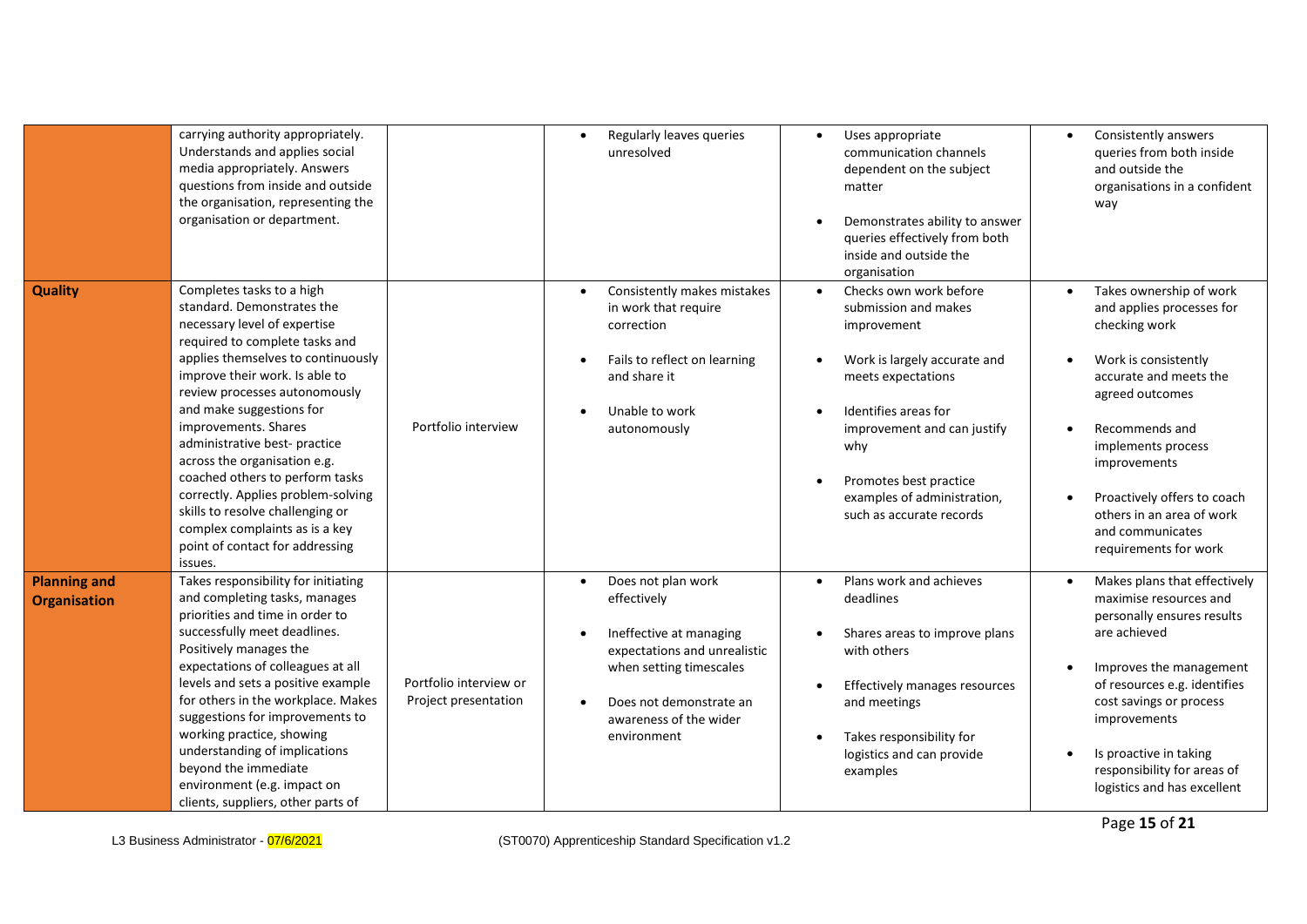|                              | the organisation). Manages<br>resources e.g. equipment or<br>facilities. Organises meetings and<br>events, takes minutes during<br>meetings and creates action logs<br>as appropriate. Takes<br>responsibility for logistics e.g.<br>travel and accommodation. |                                                                    |                                                                                                                                                                                                                     |                                                                                                                                                                                                                                                      | examples to demonstrate<br>this                                                                                                                                                                                                                                         |
|------------------------------|----------------------------------------------------------------------------------------------------------------------------------------------------------------------------------------------------------------------------------------------------------------|--------------------------------------------------------------------|---------------------------------------------------------------------------------------------------------------------------------------------------------------------------------------------------------------------|------------------------------------------------------------------------------------------------------------------------------------------------------------------------------------------------------------------------------------------------------|-------------------------------------------------------------------------------------------------------------------------------------------------------------------------------------------------------------------------------------------------------------------------|
| <b>Project</b><br>management | Uses relevant project management<br>principles and tools to scope, plan,<br>monitor and report. Plans required<br>resources to successfully deliver<br>projects. Undertakes and leads<br>projects as and when required.                                        | Project presentation or<br>knowledge test                          | Project management is not<br>$\bullet$<br>effective, e.g. lack of plans<br>or unrealistic expectations<br>and executions<br>Cannot demonstrate an<br>understanding of project<br>management tools and<br>principles | Effectively plans and manages<br>small projects<br>Able to lead small projects<br>when required<br>Demonstrates some<br>understanding of project<br>management tools and<br>principles                                                               | Plans and manages a<br>significant project and can<br>describe what made it a<br>success<br>Demonstrates strong<br>leaderships skills when<br>managing a project<br>Understands and is able to<br>apply a strong grasp of<br>project management tools<br>and principles |
|                              |                                                                                                                                                                                                                                                                |                                                                    | Knowledge: what is required (in-depth knowledge of organisations and wider business development)                                                                                                                    |                                                                                                                                                                                                                                                      |                                                                                                                                                                                                                                                                         |
| <b>The Organisation</b>      | Understands organisational<br>purpose, activities, aims, values,<br>vision for the future, resources<br>and the way that the political/<br>economic environment affects the<br>organisation                                                                    | Portfolio interview or<br>Knowledge test<br>(political/economical) | Does not show any<br>$\bullet$<br>knowledge of the<br>organisations purpose, aims<br>and ways of working<br>Cannot demonstrate an<br>understanding of the<br>political and economic<br>environment                  | Shows a working knowledge of<br>$\bullet$<br>the organisations purpose,<br>aims and ways of working,<br>putting it in context of the<br>local (or sector) environment<br>Provides some understanding<br>of the political and economic<br>environment | Shows a thorough<br>understanding of the<br>organisations purpose, aims<br>and ways of working,<br>putting it in the context of<br>the wider economy and<br>political environment                                                                                       |
| <b>Value of their Skills</b> | Knows organisational structure<br>and demonstrates understanding<br>of how their work benefits the<br>organisation. Knows how they fit<br>within their team and recognises<br>how their skills can help them to<br>progress their career.                      | Portfolio interview or<br>Project presentation                     | Shows a limited<br>$\bullet$<br>understanding of the<br>organisation<br>Cannot identify how their<br>$\bullet$<br>work contributes or how<br>they fit within the team                                               | Understands the structure of<br>the organisation and how their<br>work contributes<br>Identifies their role within the<br>team and value of their skills                                                                                             | Understands the structure<br>of their organisations and is<br>able to discuss how different<br>teams support each other<br>Understands the<br>contribution their work                                                                                                   |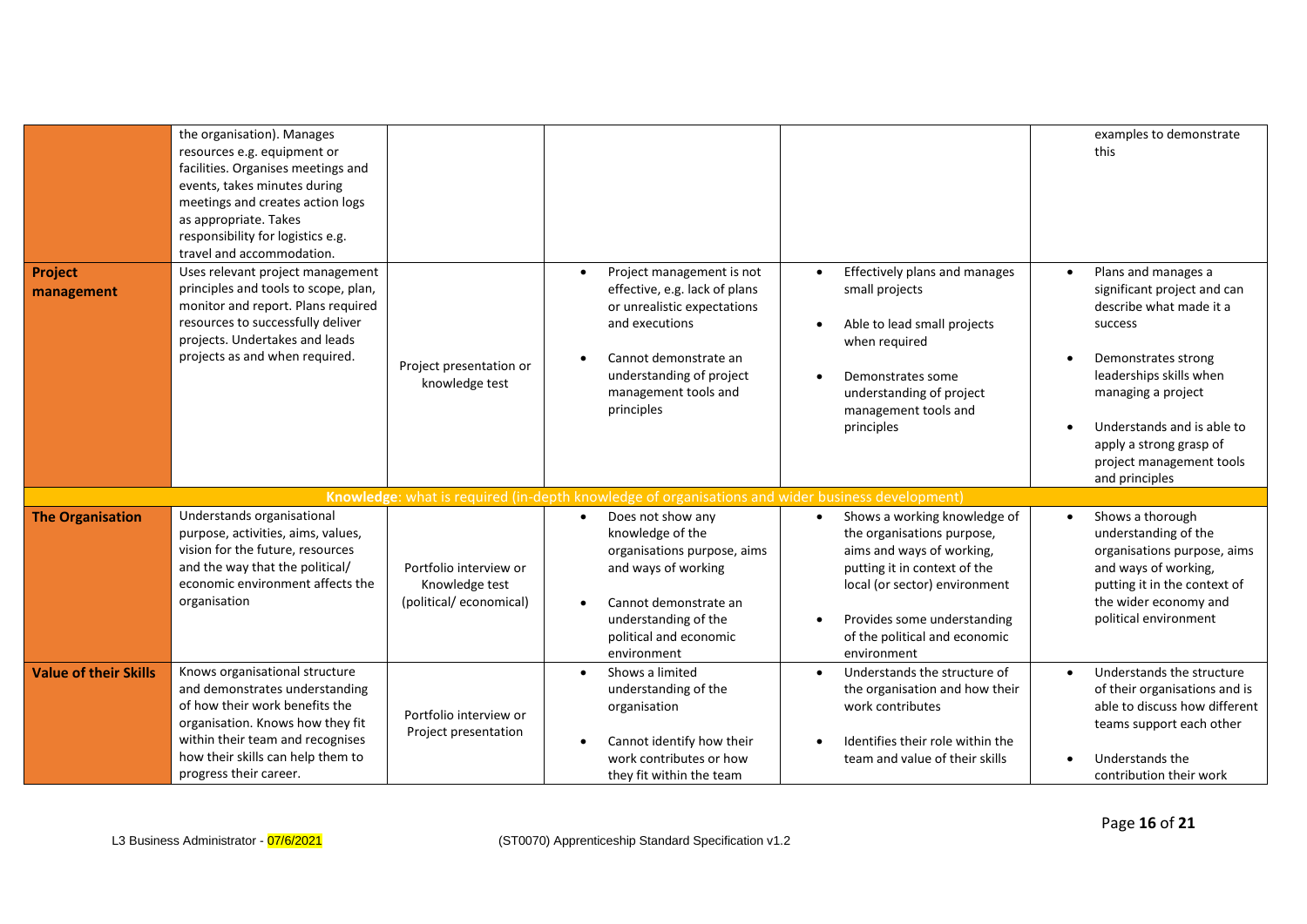|                                        |                                                                                                                                                                                                                                                                                                                                                                                                   |                                                                                                                                                      |                                                                                                                                          |                                                                                                                                                                          | makes and promotes its<br>value<br>Identifies their role within<br>the team and is able to<br>compare their skills with<br>others                                                           |
|----------------------------------------|---------------------------------------------------------------------------------------------------------------------------------------------------------------------------------------------------------------------------------------------------------------------------------------------------------------------------------------------------------------------------------------------------|------------------------------------------------------------------------------------------------------------------------------------------------------|------------------------------------------------------------------------------------------------------------------------------------------|--------------------------------------------------------------------------------------------------------------------------------------------------------------------------|---------------------------------------------------------------------------------------------------------------------------------------------------------------------------------------------|
| <b>Stakeholders</b>                    | Has a practical knowledge of<br>managing stakeholders and their<br>differing relationships to an<br>organisation. This includes internal<br>and external customers, clients<br>and/or suppliers. Liaises with<br>internal/external customers,<br>suppliers or stakeholders from<br>inside or outside the UK. Engages<br>and fosters relationships with<br>suppliers and partner<br>organisations. | Portfolio interview or<br>Project presentation<br>and may also be<br>demonstrated in the<br>Knowledge test<br>(stakeholder<br>management principles) | Does not understand the<br>$\bullet$<br>principles of the stakeholder<br>management<br>Does not build good<br>$\bullet$<br>relationships | Understands how to manage<br>stakeholders, e.g. clarifying<br>and delivering on expectations<br>Demonstrates they have<br>worked with stakeholders to<br>achieve results | Understands and follows the<br>principles of stakeholder<br>management<br>Goes beyond expectations<br>to build constructive<br>relationships with<br>stakeholders                           |
| <b>Relevant regulation</b>             | Understands law and regulations<br>that apply to their role including<br>data protection, health and safety,<br>compliance etc. Supports the<br>company in applying regulations                                                                                                                                                                                                                   | Knowledge test or<br>Portfolio interview                                                                                                             | Does not know the relevant<br>$\bullet$<br>laws and regulations for<br>their job and has not<br>followed them in the past                | Demonstrates knowledge of<br>relevant laws and regulations<br>and consistently follows them                                                                              | Shows a thorough<br>knowledge of relevant laws<br>and regulations and<br>consistently follows them<br>Champions adherence to<br>relevant laws and<br>regulations within the<br>organisation |
| <b>Policies</b>                        | Understands the organisations<br>internal policies and key business<br>policies relating to sector                                                                                                                                                                                                                                                                                                | Portfolio interview                                                                                                                                  | Does not fully know or<br>$\bullet$<br>understand the<br>organisation's internal<br>policy                                               | Understands and follows the<br>organisations internal policies                                                                                                           | Understands and promotes<br>the organisations internal<br>policies                                                                                                                          |
| <b>Business</b><br><b>Fundamentals</b> | Understands the applicability of<br>business principles, such as<br>managing change, business<br>finances and project management                                                                                                                                                                                                                                                                  | Knowledge test                                                                                                                                       | Does not know the<br>$\bullet$<br>fundamentals of business,<br>including finances,<br>managing change and<br>project management          | Knows the fundamentals of<br>business, including finances,<br>managing change and project<br>management                                                                  | Knows the fundamentals of<br>business, can relate them to<br>their administrative<br>occupation and show how<br>they make an impact                                                         |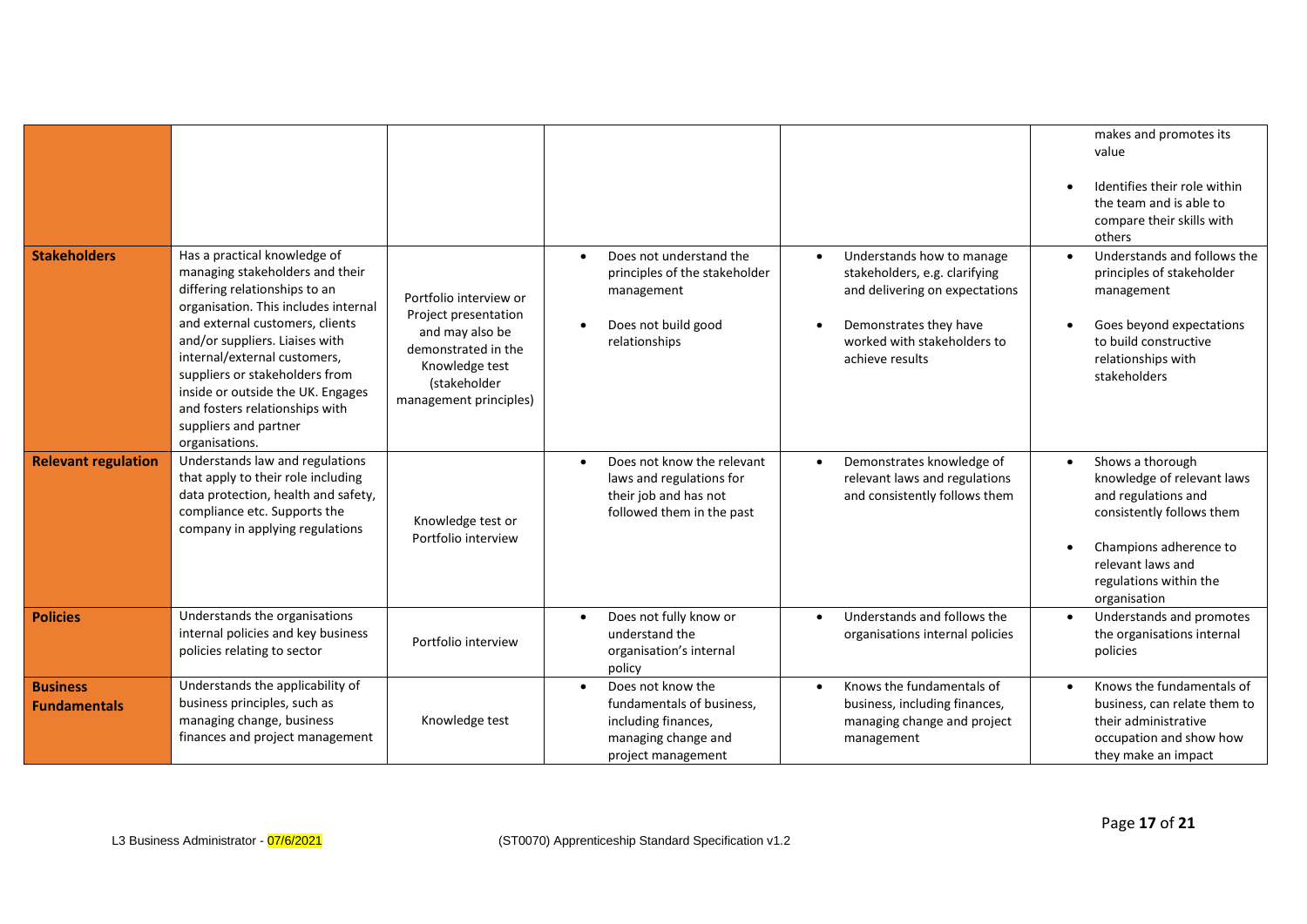| <b>Processes</b>                                        | Understands the organisations<br>processes, e.g. making payments<br>or processing customer data. Is<br>able to review processes<br>autonomously and make<br>suggestions for improvements.<br>Applying a solution based<br>approach to improve business<br>processes and helping define<br>procedures.<br>Understands how to administer<br>billing, process invoices and<br>purchase orders.                                                                                                                                                            | Project presentation                     | Does not understands the<br>processes of the<br>organisation and follows<br>them inconsistently<br>Makes limited or impractical<br>suggestions for<br>improvements                                                                                                                                                                                            | Understands and consistently<br>follows the organisations<br>processes<br>Make suggestions for small<br>improvements and supports<br>on successful implementation                            | Understands and follows<br>organisational processes<br>and promotes them<br>adhering and improvements<br>Able to identify<br>inefficiencies or ineffective<br>process and support on<br>successfully implementation                                                                                |
|---------------------------------------------------------|--------------------------------------------------------------------------------------------------------------------------------------------------------------------------------------------------------------------------------------------------------------------------------------------------------------------------------------------------------------------------------------------------------------------------------------------------------------------------------------------------------------------------------------------------------|------------------------------------------|---------------------------------------------------------------------------------------------------------------------------------------------------------------------------------------------------------------------------------------------------------------------------------------------------------------------------------------------------------------|----------------------------------------------------------------------------------------------------------------------------------------------------------------------------------------------|----------------------------------------------------------------------------------------------------------------------------------------------------------------------------------------------------------------------------------------------------------------------------------------------------|
| <b>External</b><br><b>Environment</b><br><b>Factors</b> | Understands relevant external<br>factors e.g. market forces, policy &<br>regulatory changes, supply chain<br>etc. and the wider business<br>impact. Where necessary<br>understands the international/<br>global market in which the<br>employing organisations is placed.                                                                                                                                                                                                                                                                              | Knowledge test or<br>Portfolio interview | Shows little understanding<br>$\bullet$<br>of how external factors<br>affect the organisation                                                                                                                                                                                                                                                                 | Understands the external<br>factors affecting the<br>organisation and how they<br>relate to their role                                                                                       | Shows a deep understanding<br>of the external factors facing<br>the organisations and how<br>they relate to their role<br>Seeks additional information<br>about how those factors are<br>developing                                                                                                |
|                                                         |                                                                                                                                                                                                                                                                                                                                                                                                                                                                                                                                                        |                                          | Behaviours (Role model behaviours and positive contribution to culture)                                                                                                                                                                                                                                                                                       |                                                                                                                                                                                              |                                                                                                                                                                                                                                                                                                    |
| Professionalism                                         | Behaves in a professional way. This<br>includes: personal presentation,<br>respect, respecting and<br>encouraging diversity to cater for<br>wider audiences, punctuality and<br>attitude to colleagues, customers<br>and key stakeholders. Adheres to<br>the organisations code of conduct<br>for professional use of social<br>media. Acts as a role model,<br>contributing to team cohesions<br>and productivity - representing<br>the positive aspects of the team<br>culture and respectfully<br>challenging inappropriate<br>prevailing cultures. | Portfolio interview                      | Does not behave in a<br>$\bullet$<br>professional way<br>Has failed to be punctual on<br>an ongoing basis and has<br>shown negative attitude<br>towards colleagues<br>Does not follow the<br>standards of conduct<br>required by the organisation<br>Disrespectful to different<br>backgrounds and does not<br>challenge inappropriate<br>prevailing cultures | Consistently behaves in an<br>appropriate way, showing<br>punctuality, respect for others<br>and personal presentation<br>Follows the standard of<br>conduct required by the<br>organisation | Is a role model employer,<br>showing professionalism in<br>their conduct, punctuality,<br>presentation and respect for<br>others, irrespective of<br>background, even in difficult<br>circumstances<br>Can be relied upon to<br>represent the team and be<br>an ambassador for the<br>organisation |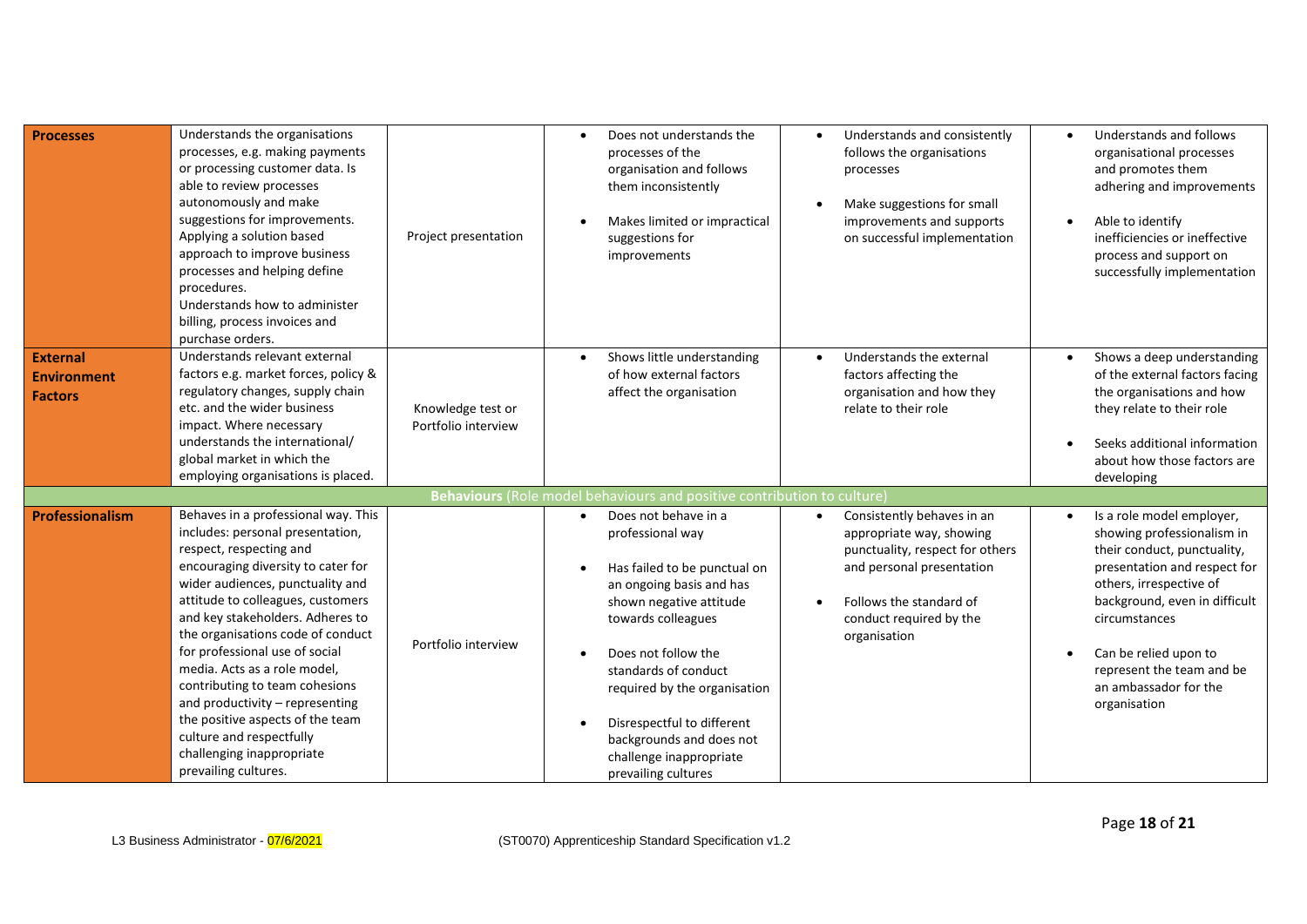| <b>Personal qualities</b>             | Shows exemplary qualities that are<br>valued including integrity,<br>reliability, self-motivation, being<br>pro-active and a positive attitude.<br>Motivates others where<br>responsibility is shared.                                                                                                                                                                                                      | Portfolio interview or<br>Project presentation | Has not shown integrity,<br>$\bullet$<br>reliability, positivity and self-<br>motivation                                                                                                                                                           | Regularly shows integrity,<br>reliability, positivity and self-<br>motivation                                                                                                                                                                                                                | Always shows integrity,<br>reliability, positivity and self-<br>motivation and successfully<br>encourages others to show<br>more of these qualities                                                                                                                          |
|---------------------------------------|-------------------------------------------------------------------------------------------------------------------------------------------------------------------------------------------------------------------------------------------------------------------------------------------------------------------------------------------------------------------------------------------------------------|------------------------------------------------|----------------------------------------------------------------------------------------------------------------------------------------------------------------------------------------------------------------------------------------------------|----------------------------------------------------------------------------------------------------------------------------------------------------------------------------------------------------------------------------------------------------------------------------------------------|------------------------------------------------------------------------------------------------------------------------------------------------------------------------------------------------------------------------------------------------------------------------------|
| <b>Managing</b><br><b>Performance</b> | Takes responsibility for their own<br>work, accepts feedback in a<br>positive way, uses initiative and<br>resilience. Also takes responsibility<br>for their own development, knows<br>when to ask questions to complete<br>a task and informs their line<br>manager when a task is complete.<br>Performs thorough self-<br>assessments of their work and<br>complies with the organisations<br>procedures. | Portfolio interview or<br>Project presentation | Does not ask questions or<br>$\bullet$<br>clarify expectations<br>Negative attitude towards<br>supervision and coaching to<br>deliver their work to the<br>agreed level of quality<br>Cannot demonstrate a<br>constructive response to<br>feedback | Clarifies requirements and<br>$\bullet$<br>takes responsibility for work<br>produced<br>Acts with responsibility and<br>delivers their work to the right<br>level of quality without<br>requiring additional<br>supervision and coaching<br>Asks for feedback and takes<br>feedback on board | Shows a strong personal<br>responsibility for all aspects<br>of their work and can work<br>with minimal supervision,<br>whilst adhering to policies,<br>procedures and standards.<br>Takes feedback on board<br>and continually assesses the<br>quality of their work        |
| <b>Adaptability</b>                   | Is able to accept and deal with<br>changing priorities related to both<br>their own work and to the<br>organisation                                                                                                                                                                                                                                                                                         | Portfolio interview or<br>Project presentation | Can be disoriented by, or<br>$\bullet$<br>defensive towards change                                                                                                                                                                                 | Accepts and responds<br>positively to change                                                                                                                                                                                                                                                 | Accepts change, evaluates<br>the impact of any changes<br>and seeks to use it to<br>improve their work                                                                                                                                                                       |
| <b>Responsibility</b>                 | Demonstrates taking responsibility<br>for team performance and quality<br>of projects delivered. Takes a clear<br>interest in seeing that projects are<br>successfully completed and<br>customers' requests handled<br>appropriately. Takes initiative to<br>develop own and others skills and<br>behaviours.                                                                                               | Portfolio interview or<br>Project presentation | Shifts responsibility to<br>$\bullet$<br>others and excuses the<br>situation when levels of<br>quality or efficiency are not<br>met                                                                                                                | Accepts personal responsibility<br>$\bullet$<br>for their own work, delivering<br>their work on time and to the<br>right level of quality<br>Demonstrates ownership and<br>willingness to see work<br>completed<br>Applies initiative in developing<br>their own skills and behaviours       | Role model who takes<br>personal responsibility for<br>themselves and peers<br>Aims to deliver work within<br>targets and deliver more<br>than required in their role<br>Proactively seeks<br>opportunities to develop<br>themselves and shares this<br>learning with others |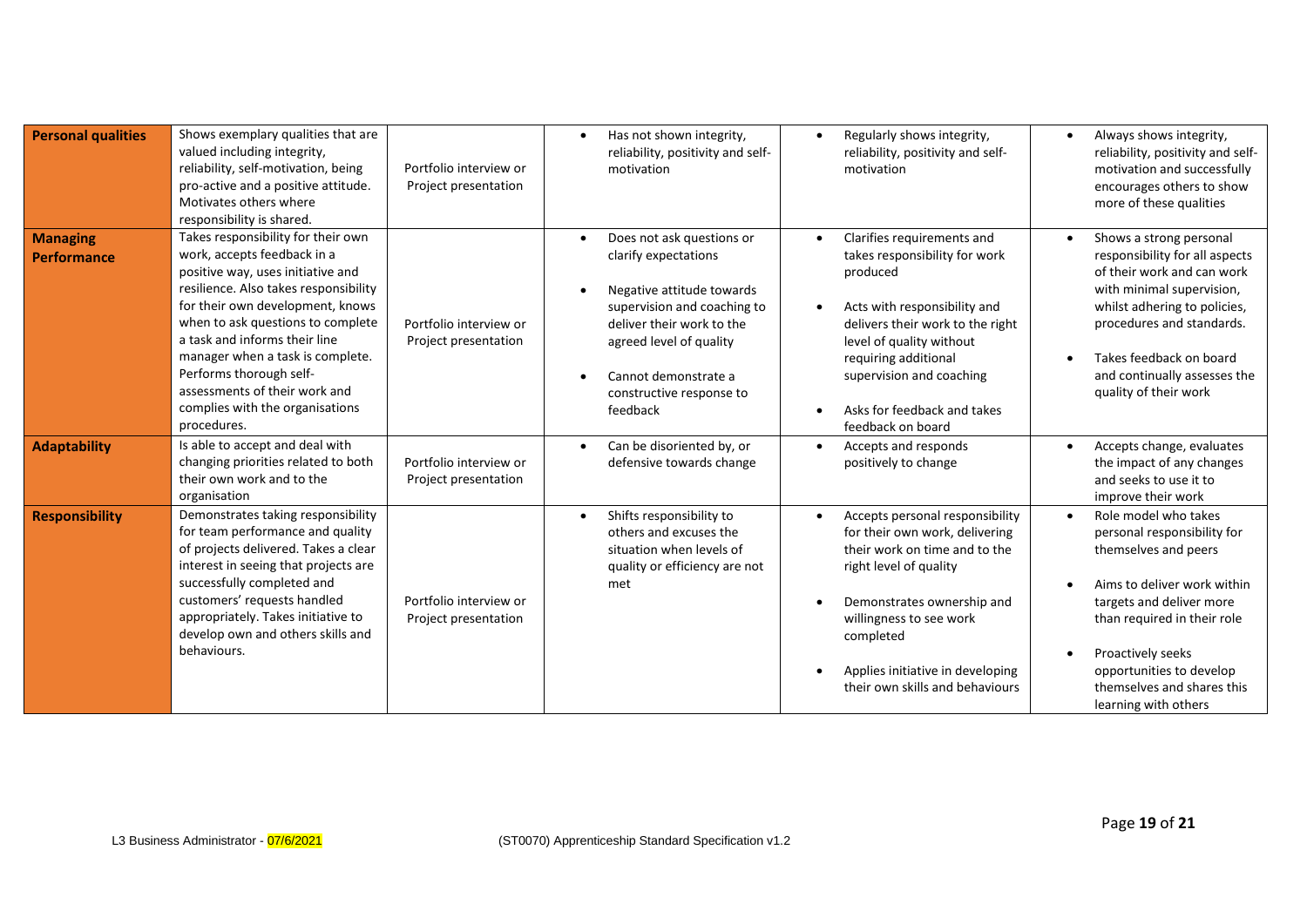## **Annex B: Policies and Procedures**

Full access to our policies and procedures can be found on our website or shared in customer's individual SharePoint folder.

A list of our common policies and procedures can be found below.

- Appeals and enquiries about results policy
- Conflicts of Interest Policy
- Fair Access Policy
- Internal Quality Assurance Policy
- Moderation & Internal Verification Process
- Mitigating Circumstances Policy
- Reasonable Adjustment Policy
- Equality and Diversity Policy
- Invigilation Policy

Should FutureQuals make any additions or changes to our policies and procedures, then a notification will be sent out via relevant lines of communication. It is the responsibility of the centres and associates to ensure they are using the most relevant and correct policy.